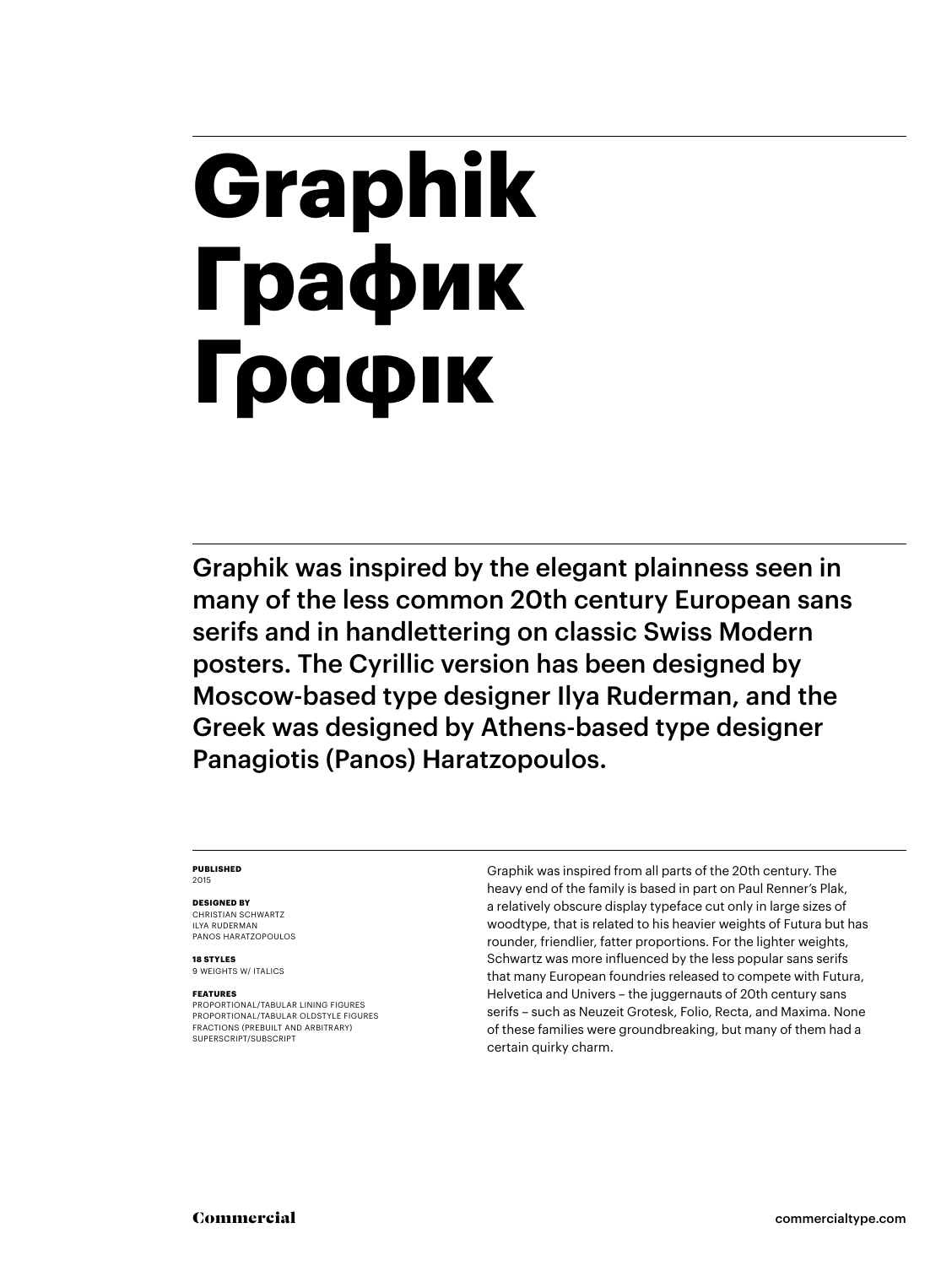Graphik LCG Thin *Graphik LCG Thin Italic* Graphik LCG Extralight *Graphik LCG Extralight Italic* Graphik LCG Light *Graphik LCG Light Italic* Graphik LCG Regular *Graphik LCG Regular Italic* Graphik LCG Medium *Graphik LCG Medium Italic* **Graphik LCG Semibold** *Graphik LCG Semibold Italic* **Graphik LCG Bold** *Graphik LCG Bold Italic* Graphik LCG Black *Graphik LCG Black Italic* Graphik LCG Super *Graphik LCG Super Italic*

**Rather than using ambiguous names like "Pro", "World" or "WGL" for our font files with extended language support, we have devised a simple way to denote which alphabets are supported in complex families like Graphik.**

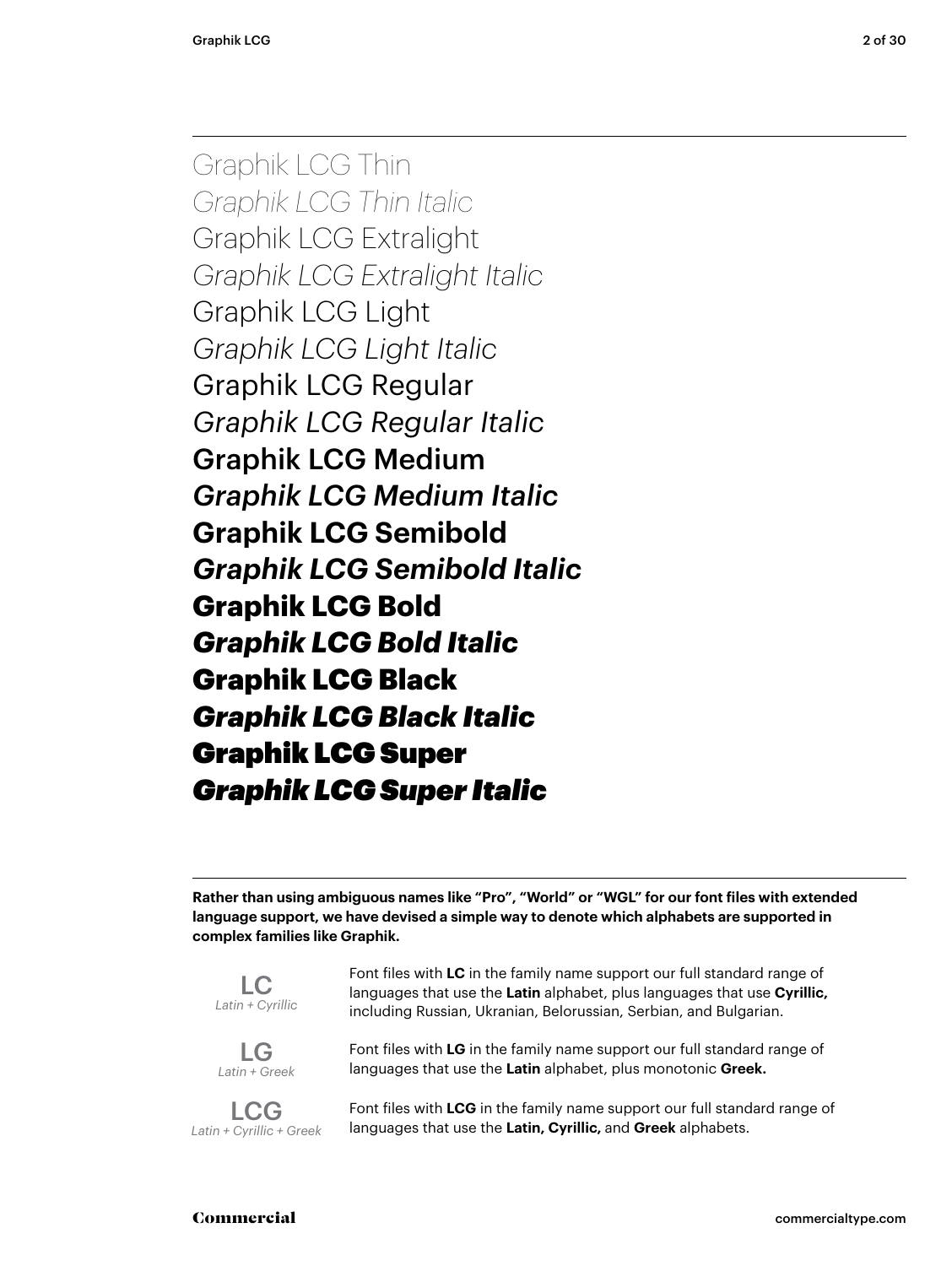Województwo podlaskie BISHOPRIC OF BÉZIERS *Her political foundations*

HIK THIN, THIN ITALIC, 40 PT [ALTERNATE

Essentially independent NORÐURLAND VESTRA *Saint-Guilhem-le-Désert*

GRAPHIK EXTRALIGHT, EXTRALIGHT ITALIC, 40 PT

Over 1478 departments POST-IMPRESSIONISTS *Regional administration*

GRAPHIK LIGHT, LIGHT ITALIC, 40 PT

## Historical Architecture İÇ ANADOLU BÖLGESİ *Designs for Interaction*

GRAPHIK REGULAR, REGULAR ITALIC, 40 PT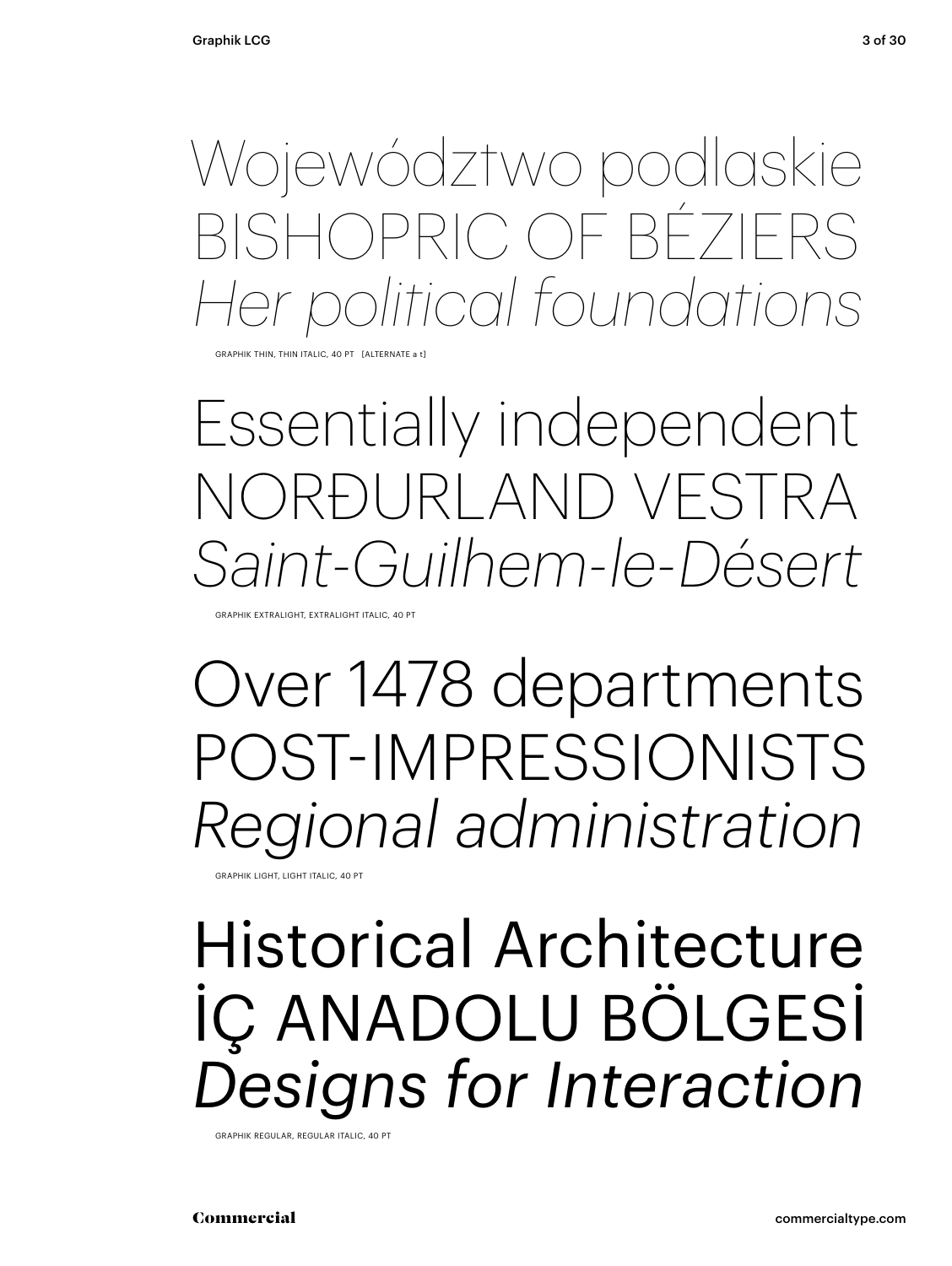## Norður-Ísafjarðarsýsla EARLY SUBMARINERS *Basarabia, Maramureș*

GRAPHIK MEDIUM, MEDIUM ITALIC, 40 PT

## **Niederkirchnerstraße ROSALIND FRANKLIN** *Traditional ingredient*

GRAPHIK SEMIBOLD, SEMIBOLD ITALIC, 40 PT [ALTERNATE a t ß]

## **Robert Oppenheimer CONCERTO GROSSO** *Quince de noviembre*

GRAPHIK BOLD, BOLD ITALIC, 40 PT

## Near 5,200 residents POLYCHORAL STYLE *Bölgenin 13 resmî dili*

GRAPHIK BLACK, BLACK ITALIC, 40 PT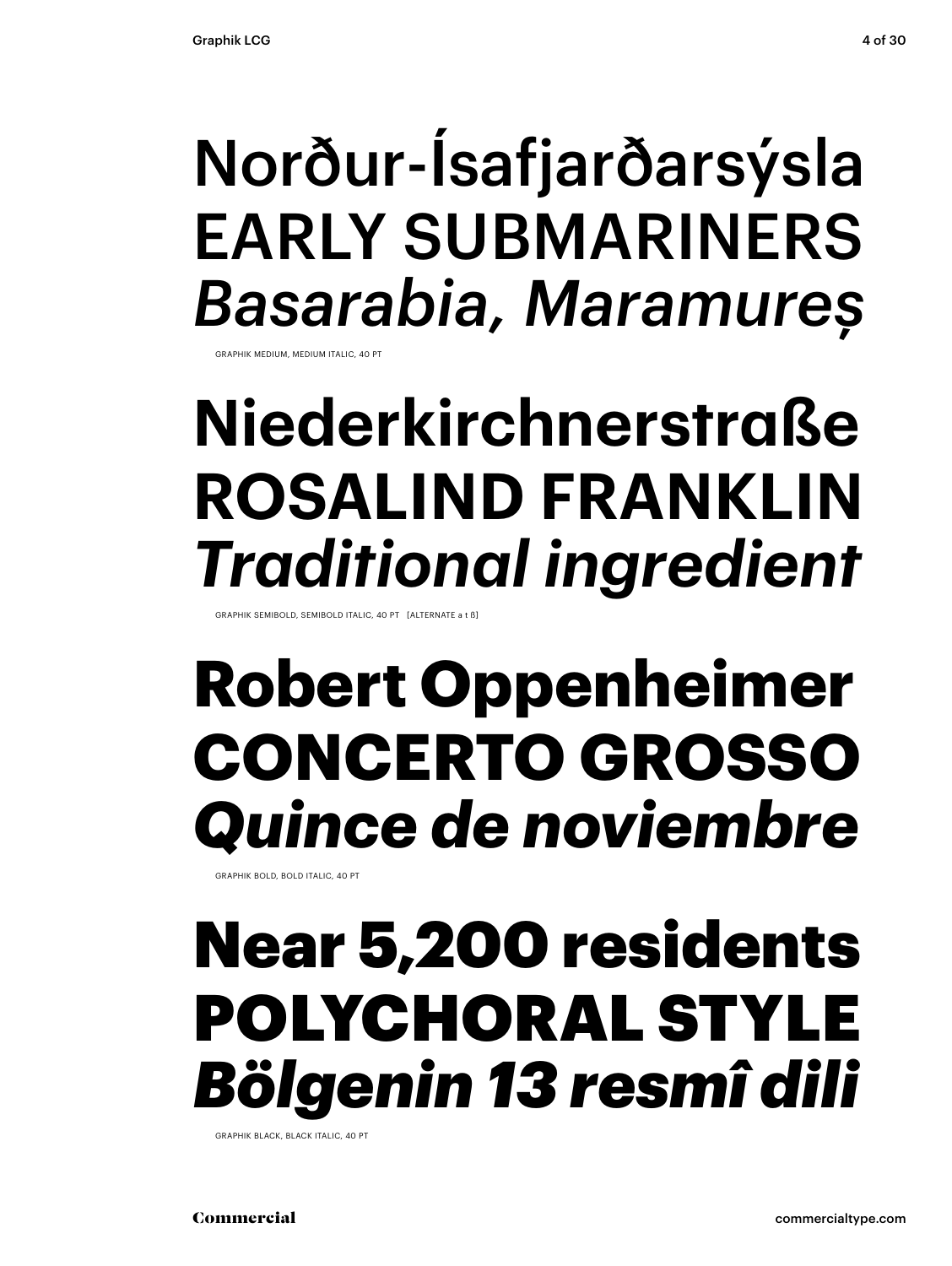## Klangfarbenmelodie WHAKAHINAPŌURI Chromolithographer

GRAPHIK SUPER, 40 PT [ALTERNATE a t]

## *Physiological causes RÉGION D'ESPAGNE Forcing their peloton*

GRAPHIK SUPER ITALIC, 40 PT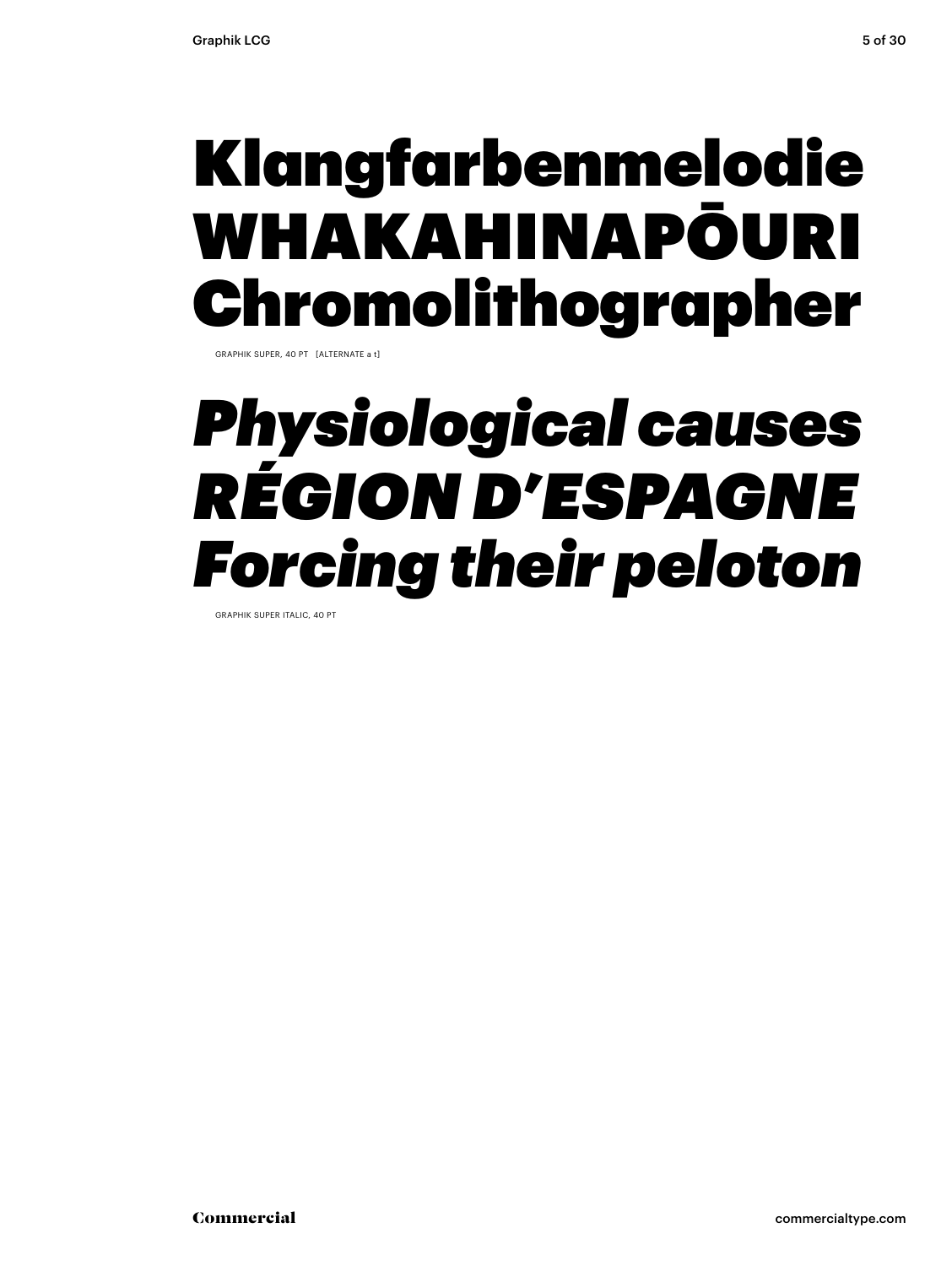Северозападна Англия ОГОМ ИЗЫСКАНИЙ *Од њих је 49 насељено*

GRAPHIK CYRILLIC THIN, THIN ITALIC, 40 PT

Валаамский архипелаг ЗЫХОДЗЯЧЫ З ГЭТАГА *Преобладают равнины*

GRAPHIK CYRILLIC EXTRALIGHT, EXTRALIGHT ITALIC, 40 PT

Протягом двох століть ИЗТОЧНАТА ГРАНИЦА *Датира од 1.017 година*

GRAPHIK CYRILLIC LIGHT, LIGHT ITALIC, 40 PT

## Основные ветра идут ОСНОВНИ ПОЈМОВИ *Выборгская губерния*

GRAPHIK CYRILLIC REGULAR, REGULAR ITALIC, 40 PT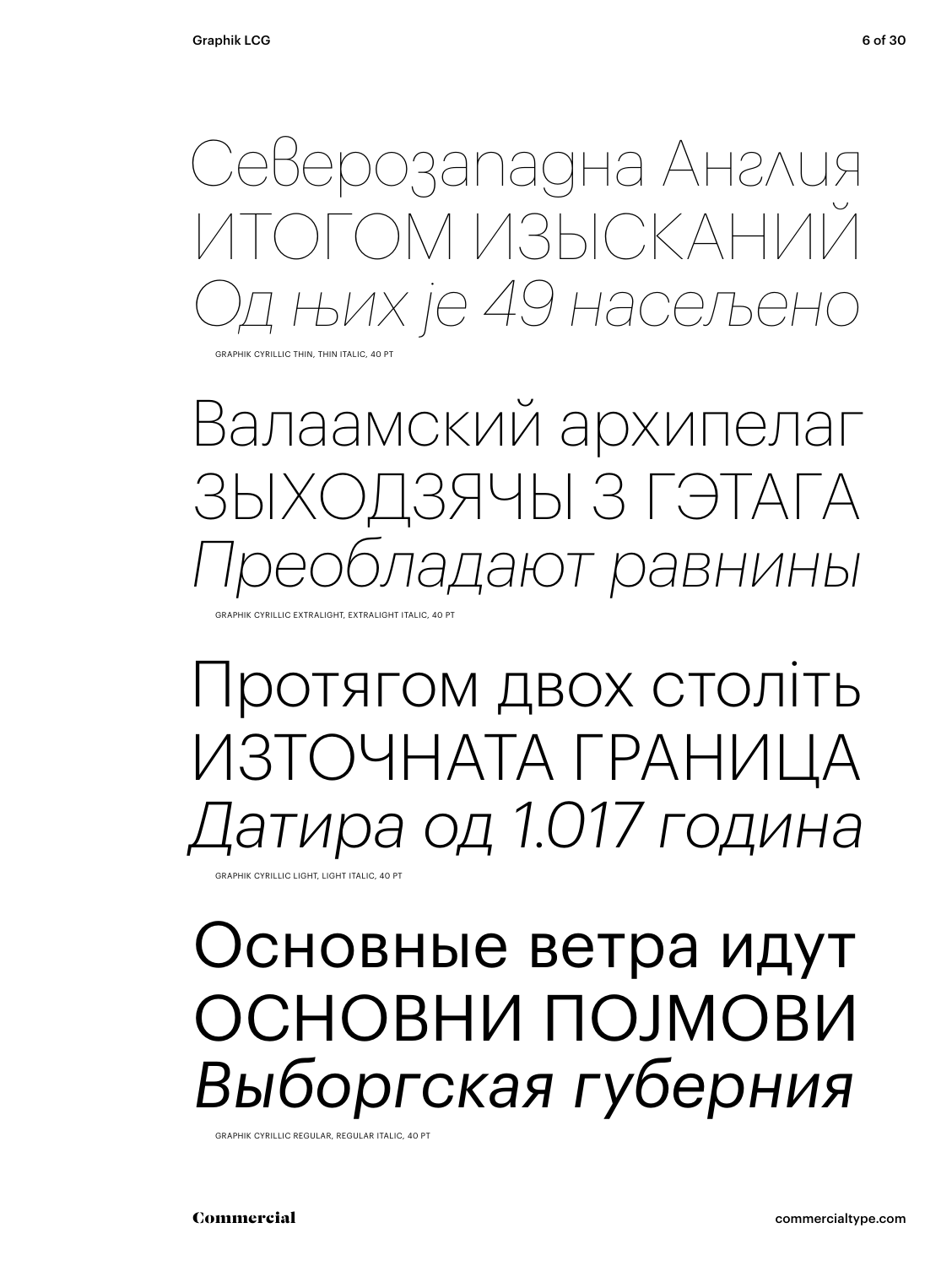## Зараз є ряд наукових ВПЕРШЕ ЦЕЙ ТЕРМІН *Изходните фактори*

**GRAPHIK CYRILLIC MEDIUM, MEDIUM ITALIC, 40** 

## **Главным источником НАТУРФИЛОСОФИЯ** *Во една реакција кон*

GRAPHIK CYRILLIC SEMIBOLD, SEMIBOLD ITALIC, 40 PT

## **Међусобно дејством ИСТИНА И СМИСЪЛ** *Ниже регионального*

GRAPHIK CYRILLIC BOLD, BOLD ITALIC, 40 PT

## Після 1801 року Ґаус ОГРОМНИ РЕЗЕРВИ *Да гэтага магістраль*

GRAPHIK CYRILLIC BLACK, BLACK ITALIC, 40 PT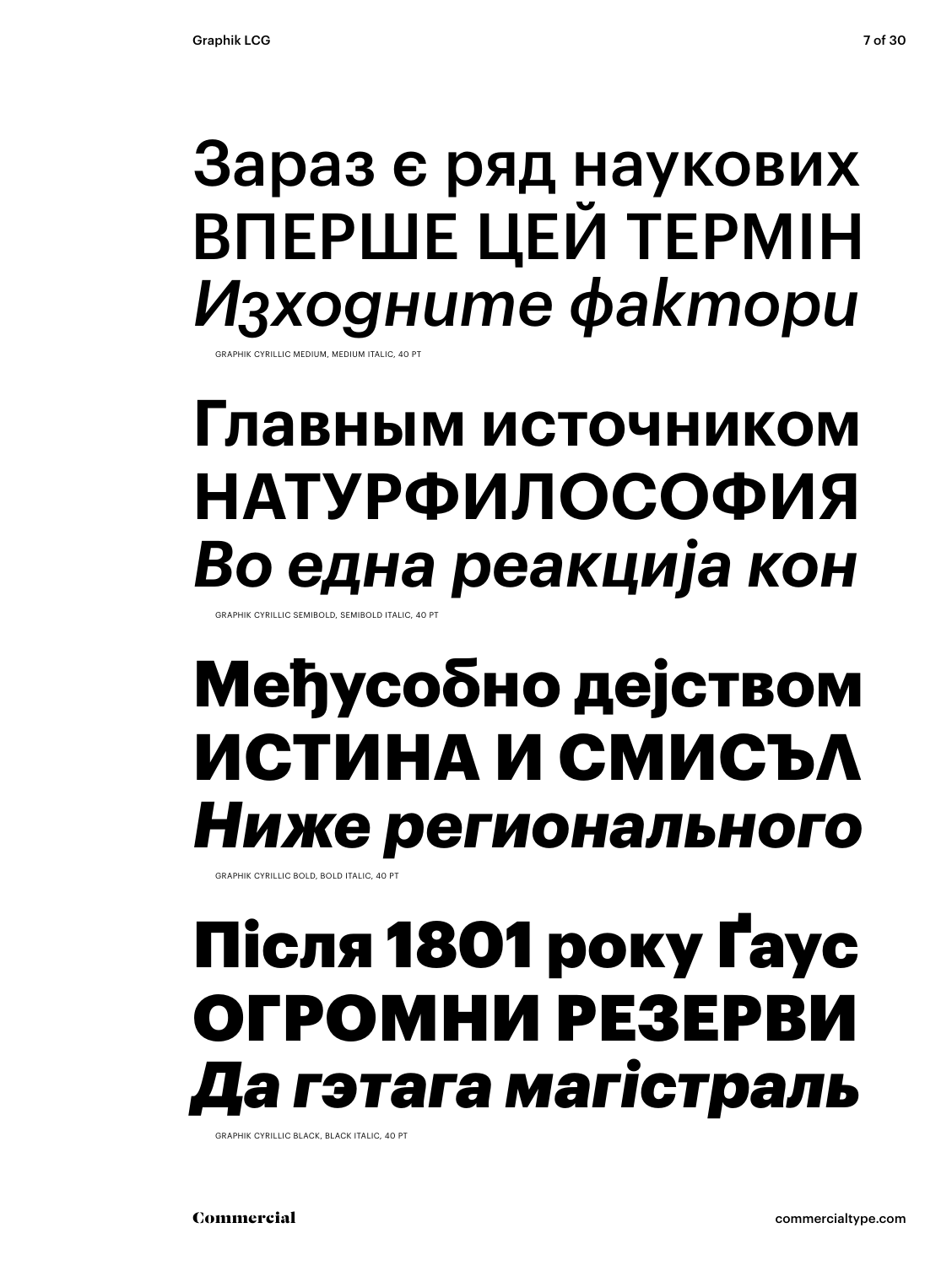## Самая старая часть БЕЛАМОРСКІ РАЁН Класична гістологія

GRAPHIK CYRILLIC SUPER, 40 PT [ALTERNATE a]

## *22 марта 1917 года в МНОГИЕ НАУЧНЫЕ Највећи део народа*

GRAPHIK CYRILLIC SUPER ITALIC, 40 PT [ALTERNATE a]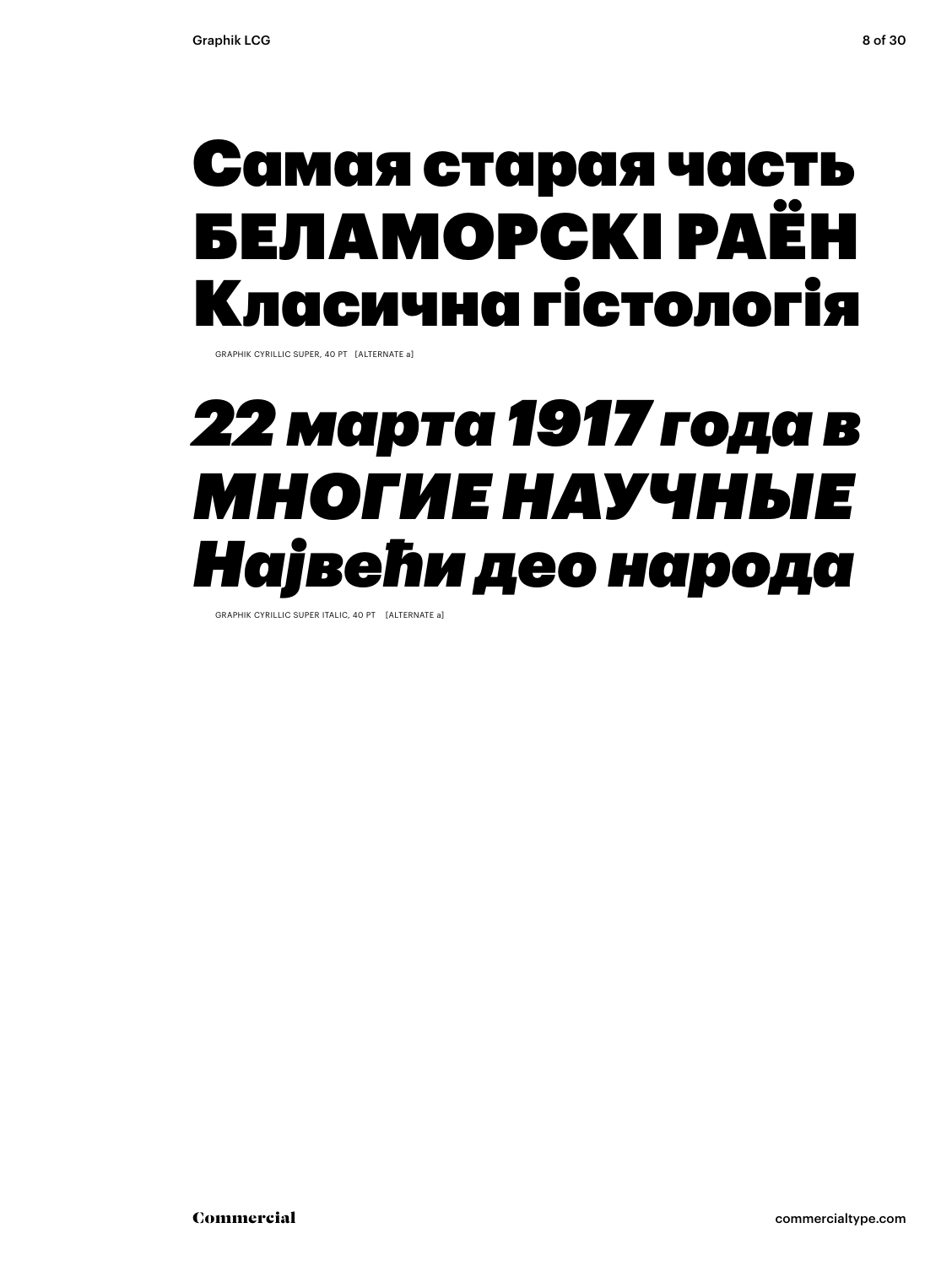Μεγάλες πόλεις επί της ΟΡΙΝΘΙΑΚΟΎ ΡΥΘΜΟ *Κατά τα διεθνή πρότυπα*

GRAPHIK GREEK THIN, THIN ITALIC, 40 PT

Στην κατάταξη του 1984 ΑΝΤΙΘΕΤΙΚΕΣ ΚΙΝΉΣΕΙΣ *358 χιλιόμετρα την ώρα* GRAPHIK GREEK EXTRALIGHT, EXTRALIGHT ITALIC, 40 PT

Πυκνότητα Πληθυσμού ΓΙΟΥΚΟΝ ΤΟΥ ΚΑΝΑΛΑ *Μυκηναϊκός πολιτισμός*

GRAPHIK GREEK LIGHT, LIGHT ITALIC, 40 PT

## Οι κάτοικοί του το 1911 ΣΤΟ ΛΑΤΙΝΙΚΟ ΔΟΓΜΑ *Μετά την ανεξαρτησία*

GRAPHIK GREEK REGULAR, REGULAR ITALIC, 40 PT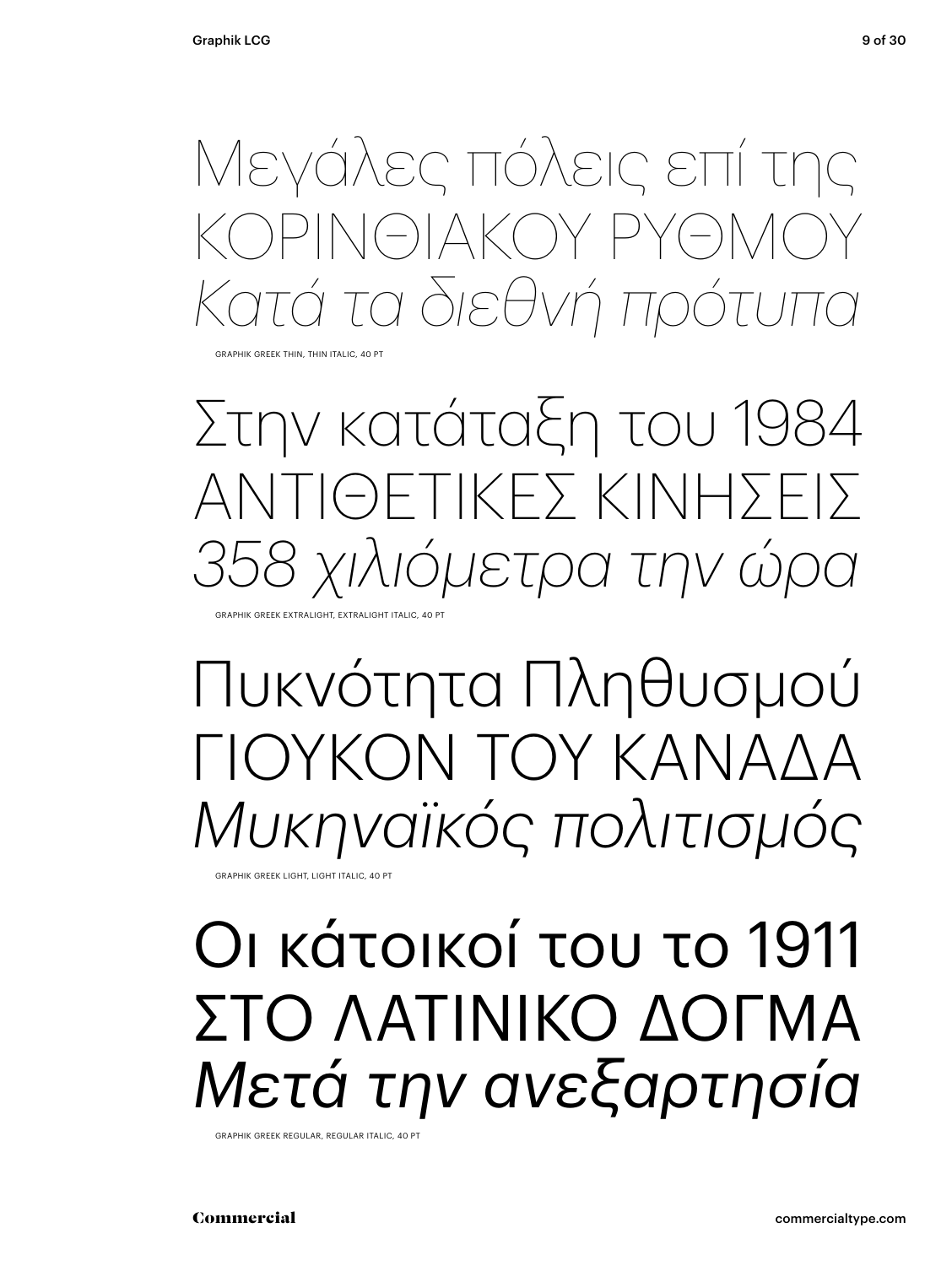## Κέρκυρας και Θράκης ΦΥΣΙΚΆ ΦΑΙΝΌΜΕΝΑ *Κλωστοϋφαντουργίας*

GRAPHIK GREEK MEDIUM, MEDIUM ITALIC, 40 PT

## **Κύρους πανεπιστήμιο 1.341.702 ΚΑΤΟΊΚΟΥΣ** *Τροπικό του Καρκίνου*

GRAPHIK GREEK SEMIBOLD, SEMIBOLD ITALIC, 40 PT

## **Σύγχρονη κατάσταση ΠΡΏΤΗ ΧΡΥΣΉ ΠΥΛΗ** *Εκτός των παραπάνω*

GRAPHIK GREEK BOLD, BOLD ITALIC, 40 PT

## Στις καταλανόφωνες ΦΥΣΙΚΉ ΓΕΩΓΡΑΦΙΑ *Τη δεκαετία του 1890*

GRAPHIK GREEK BLACK, BLACK ITALIC, 40 PT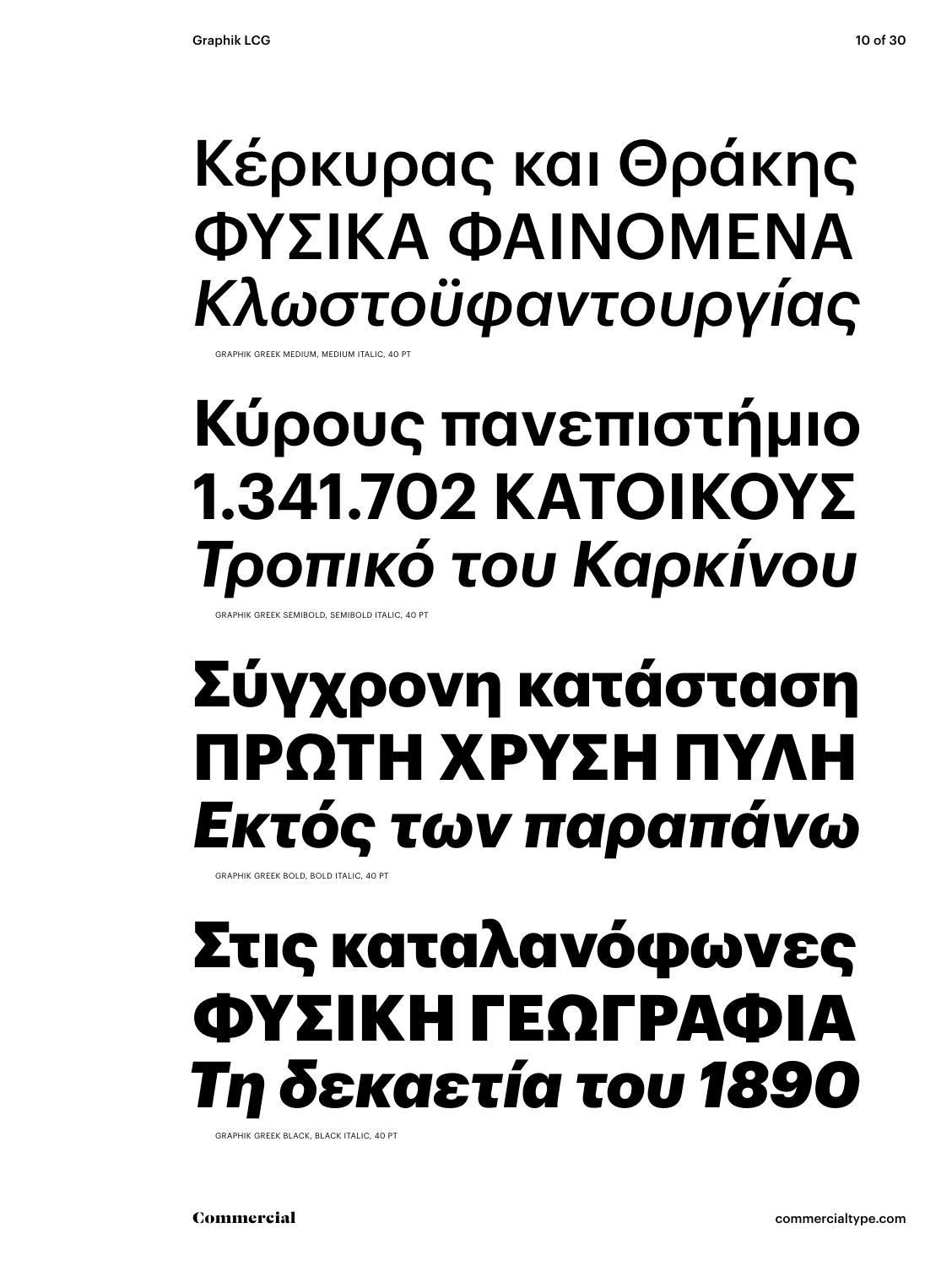## Ξεπερνάει τους 72°C ΑΝΑΤΟΛΙΚΉ ΒΟΥΝΑ Μέχρι τον 20ο αιώνα

GRAPHIK GREEK SUPER, 40 PT

## *Δηλιακής συμμαχίας ΚΙΝΗΜΑΤΟΓΡΑΦΟΣ Σταυροδρόμια ιδεών*

GRAPHIK GREEK SUPER ITALIC, 40 PT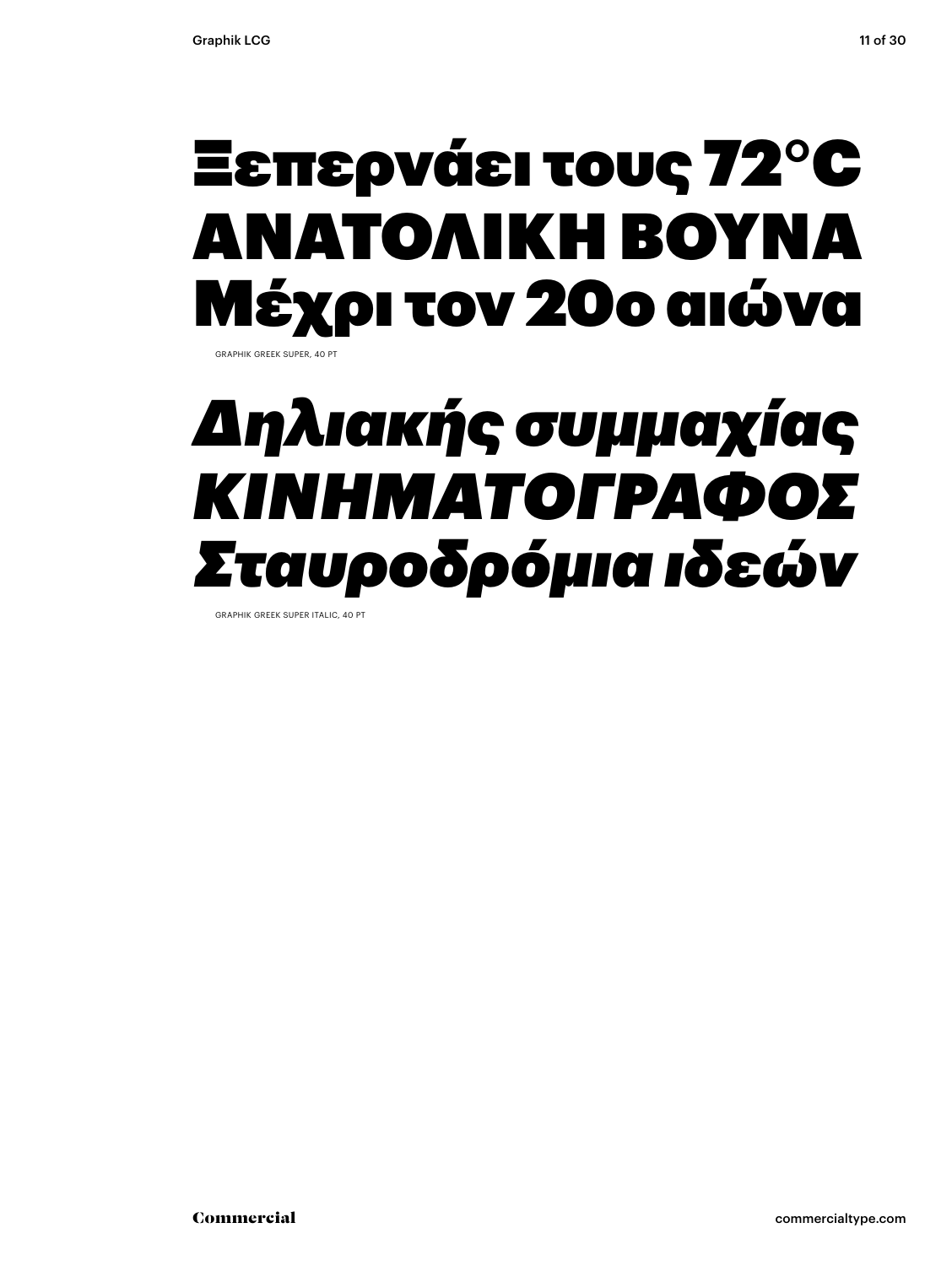### Anishinaabemowin aromolithograph Lebensauffassung Menneskehedens **Sebauvedomenia** Bildungsverbandes GRAPHIK THIN, 50 PT **GRAPHIK EXTRALIGHT, 50 PT** GRAPHIK LIGHT, 50 PT [ALTERNATE a] GRAPHIK REGULAR, 50 PT GRAPHIK MEDIUM, 50 PT GRAPHIK SEMIBOLD, 50 PT **Monochromatics** GRAPHIK BOLD, 50 PT Anticlimactically GRAPHIK BLACK, 50 PT Maastrichtenaar GRAPHIK SUPER, 50 PT [ALTERNATE t]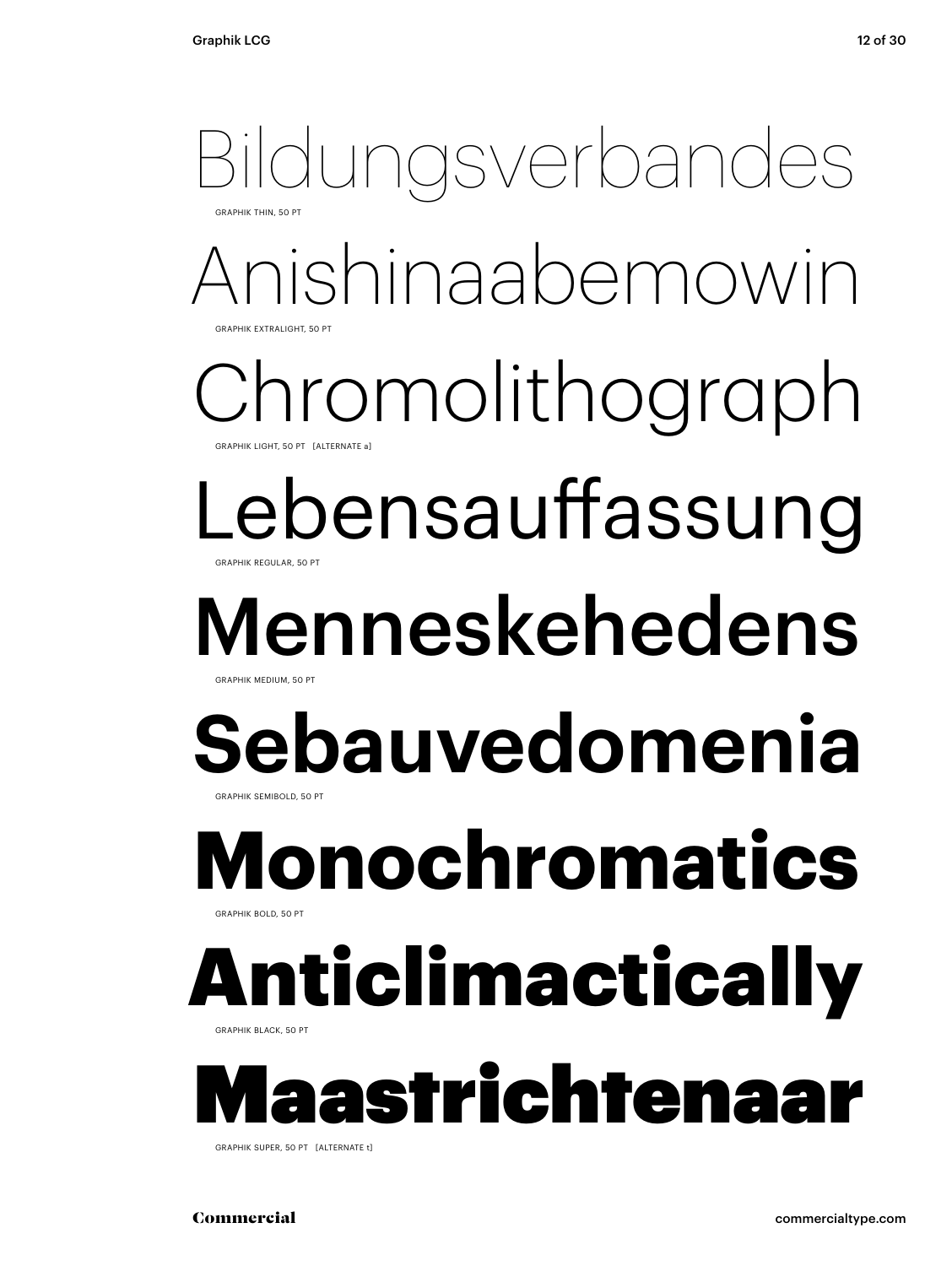

*Grundschulkindern* **GRAPHIK EXTRALIGHT ITALIC** 

*Höfuðborgarsvæði* GRAPHIK LIGHT ITALIC, 50 PT

### *Institutionalization* GRAPHIK REGULAR ITALIC, 50 PT

# *Ausschusssitzung*

GRAPHIK MEDIUM ITALIC, 50 PT [ALTERNATE

### *Disestablishment* GRAPHIK SEMIBOLD ITALIC, 50 PT [ALTERNATE a]

# *Kunszentmártoni*

GRAPHIK BOLD ITALIC, 50 PT

### *Rangárvallasýsla* GRAPHIK BLACK ITALIC, 50 PT



GRAPHIK SUPER ITALIC, 50 PT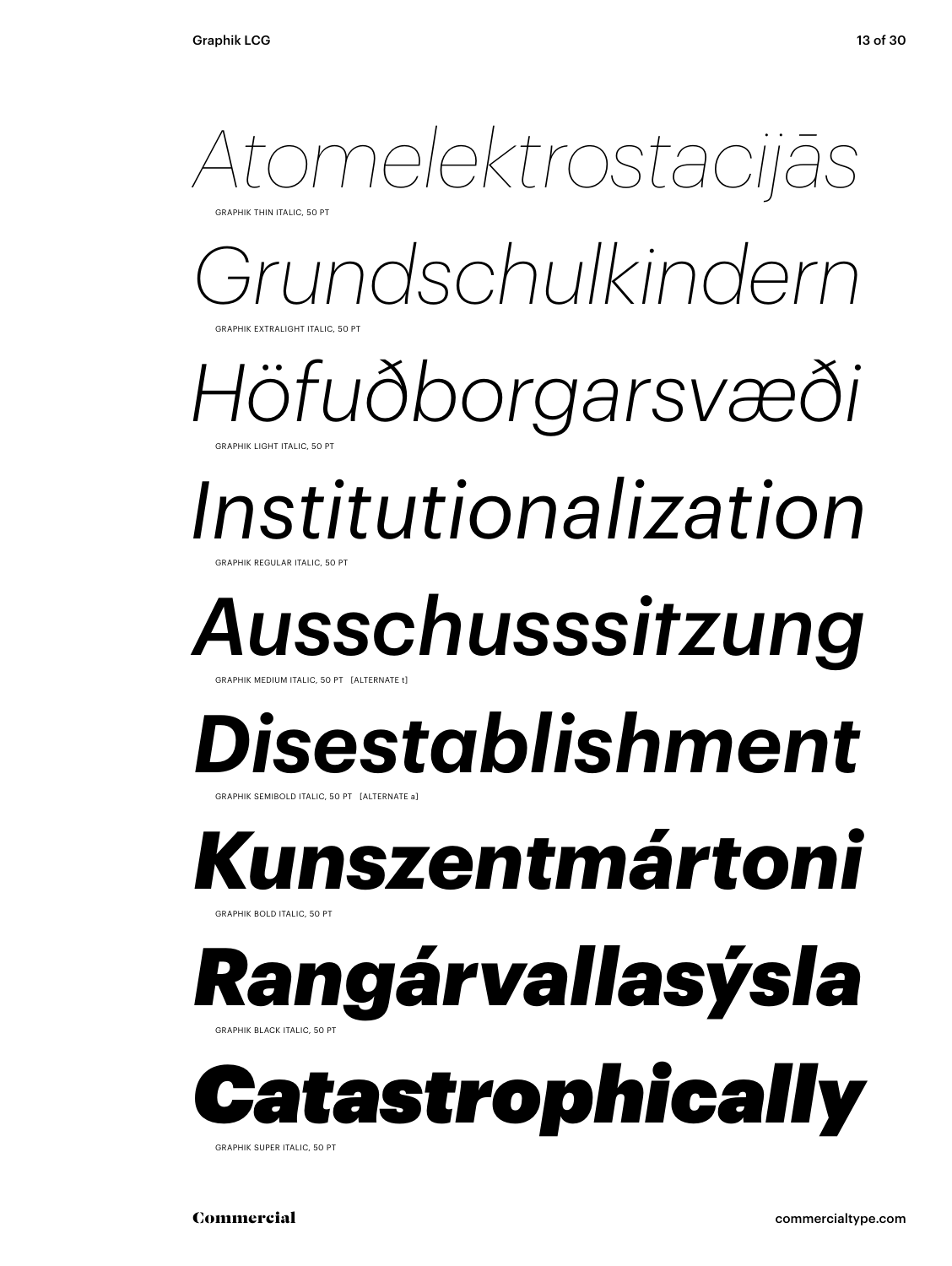

GRAPHIK CYRILLIC THIN, 50 PT [ALTERNATE a]



Високорозвинена GRAPHIK CYRILLIC LIGHT, 50 PT

### Свеобухватности GRAPHIK CYRILLIC REGULAR, 50 PT

# Первоначальных

### GRAPHIK CYRILLIC MEDIUM, 50 P

### **Трансліравалася** GRAPHIK CYRILLIC SEMIBOLD, 50 PT

### **отивставиле** GRAPHIK CYRILLIC BOLD, 50 PT

### ередуцируеми GRAPHIK CYRILLIC BLACK, 50 PT

Классификация GRAPHIK CYRILLIC SUPER, 50 PT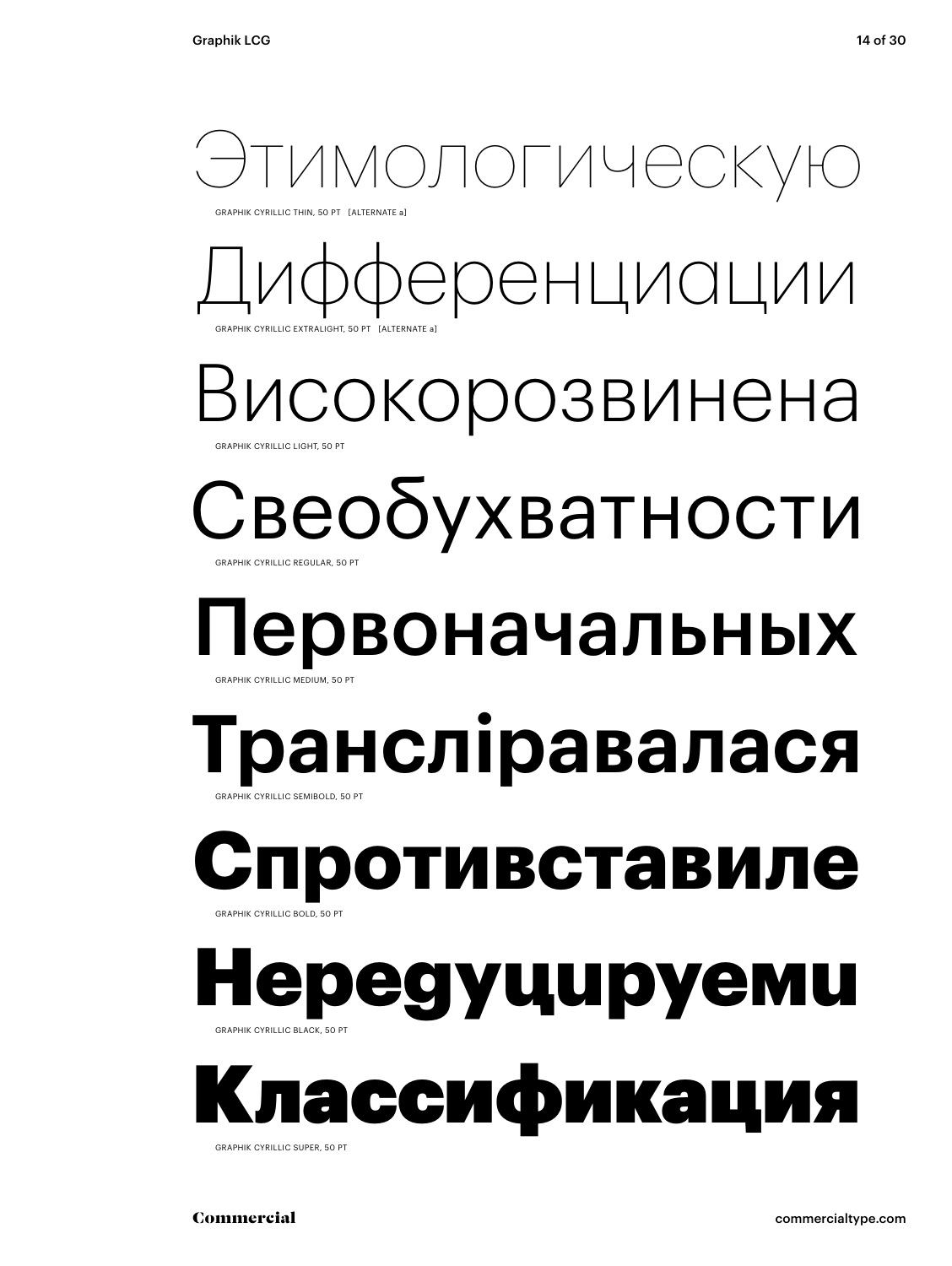

GRAPHIK CYRILLIC THIN ITALIC, 50 PT

*Отбраковываются* **GRAPHIK CYRILLIC EXTRALIGHT ITALIC, 50** 

*Межличностными*

GRAPHIK CYRILLIC LIGHT ITALIC, 50 PT

### *Респектабельный* GRAPHIK CYRILLIC REGULAR ITALIC, 50 PT [ALTERNATE

*Самоуправување* GRAPHIK CYRILLIC MEDIUM ITALIC, 50 PT

### *Принадлежност* GRAPHIK CYRILLIC SEMIBOLD ITALIC, 50 PT

# *Разнастайнасцю*

GRAPHIK CYRILLIC BOLD ITALIC, 50 PT



GRAPHIK CYRILLIC BLACK ITALIC, 50 PT



GRAPHIK CYRILLIC SUPER ITALIC, 50 PT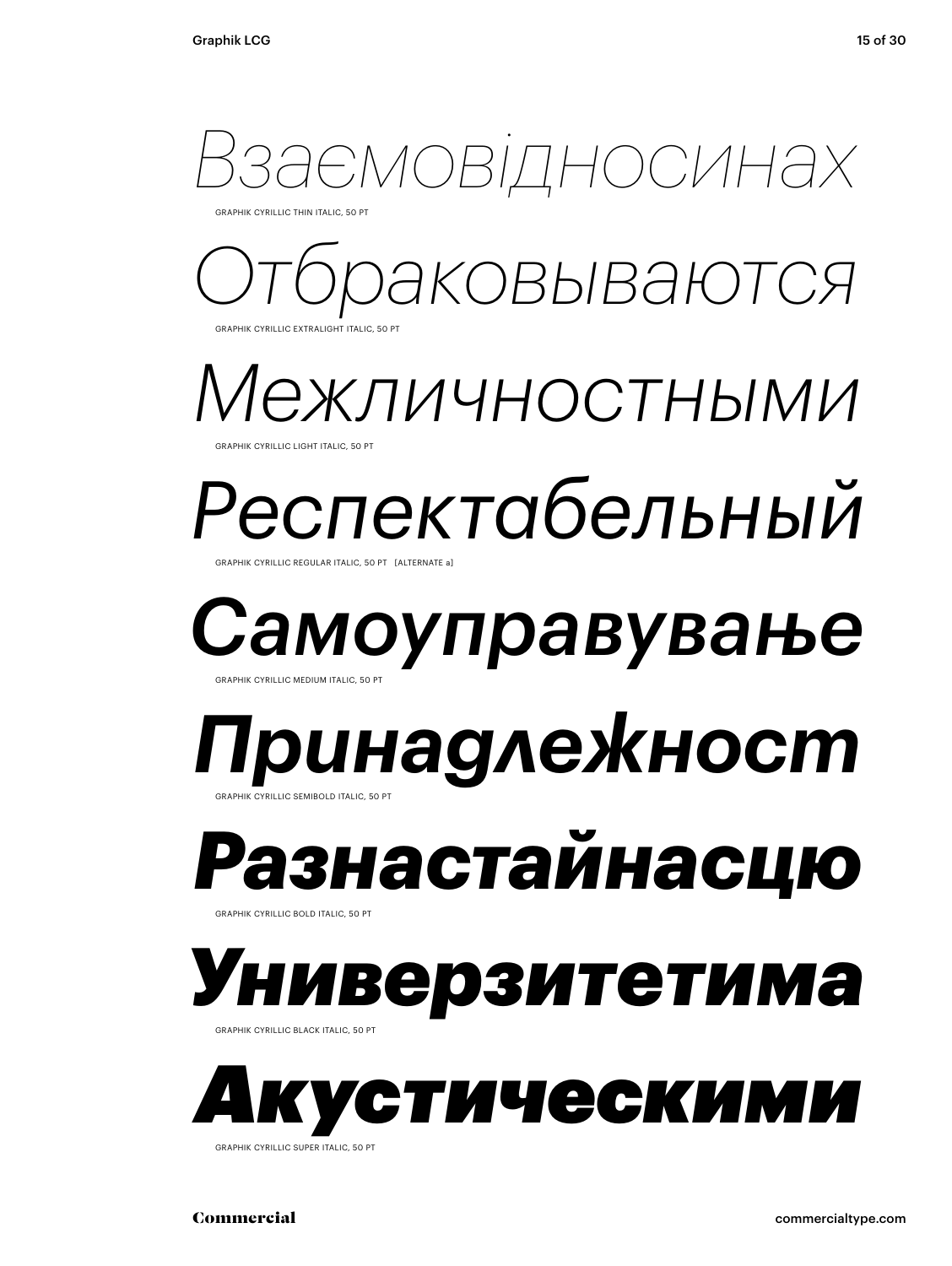### Κωνσταντινούπολη Αλληλεπιδράσεων Παραγγελιοδότες Μακροοικονομική **Περιλαμβάνονται** Σιδηρομετάλλευμα GRAPHIK GREEK THIN, 50 PT GRAPHIK GREEK EXTRALIGHT, 50 PT GRAPHIK GREEK LIGHT, 50 PT GRAPHIK GREEK REGULAR, 50 PT RAPHIK GREEK MEDIUM, 50 GRAPHIK GREEK SEMIBOLD, 50 PT **Δραστηριοτήτων** GRAPHIK GREEK BOLD, 50 PT συγχρονισμού GRAPHIK GREEK BLACK, 50 PT Χρησιμοποιείται GRAPHIK GREEK SUPER, 50 PT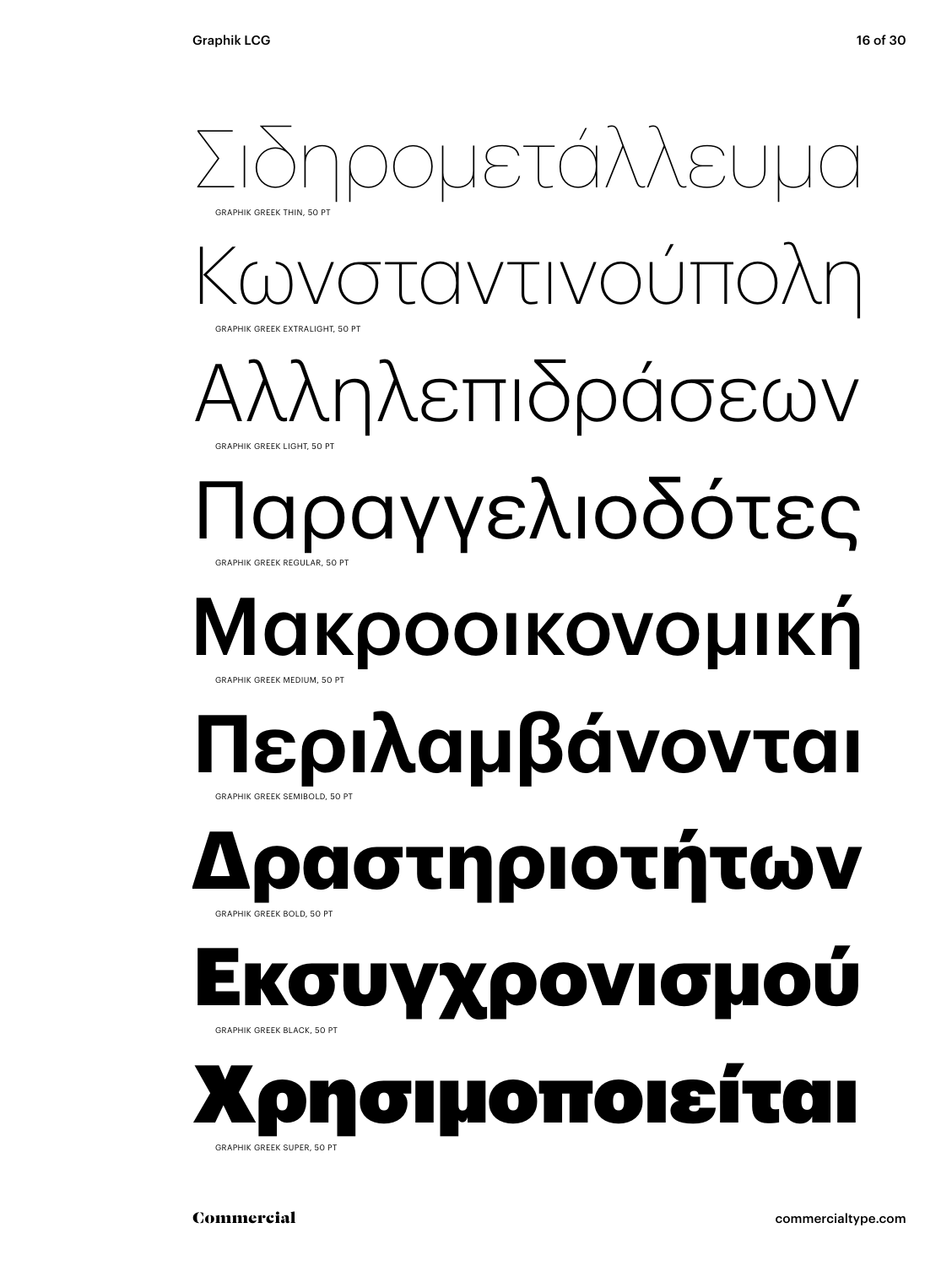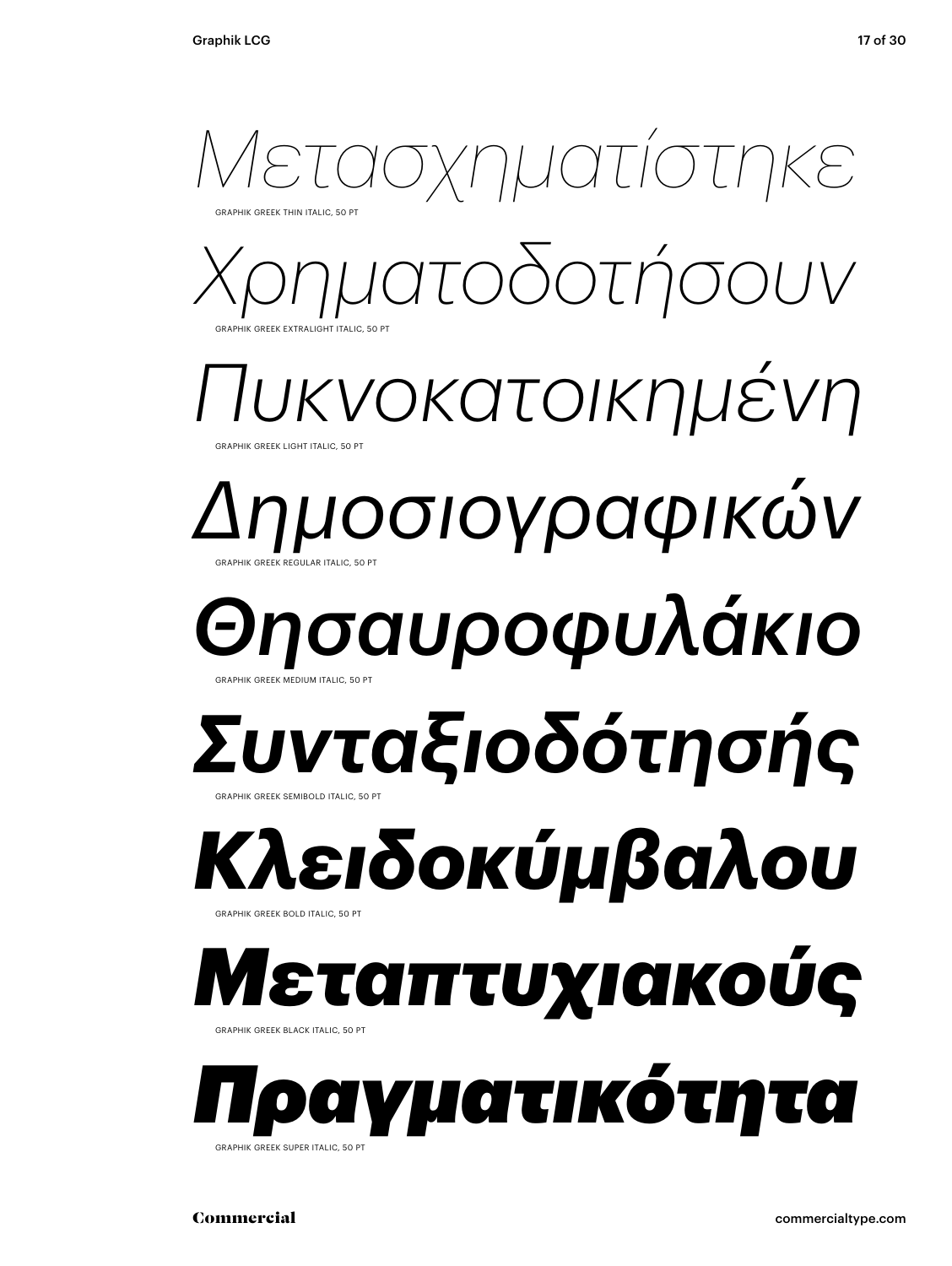GRAPHIK REGULAR, REGULAR ITALIC, SEMIBOLD, 16/20 PT

REGULAR ALL CAPS THE SPANISH WAR, which began in 1739, and the French war which soon followed it occasioned further increase of the debt, which, on the 31st of December 1748, after it had been concluded by the **Treaty of Aix-la-Chapelle,**  amounted to £78,293,313. The most profound peace of the seventeen years of continuance had taken no more than £8,328,354. from it. A war of less than nine years' continuance added £31,338,689 to it (Refer to James Postlethwaite's *History of the Public Revenue*). During the administration of Mr. Pelham, the interest of the public debt was reduced from 4% to 3%; or at least measures were taken for reducing it, from four to three per cent; **the sinking fund** was increased, and some part of the public debt was paid off. In 1755, before the breaking out of the late war, the funded debt of Great Britain amounted to £72,289,673. On the 5th of January 1763, at the conclusion of the peace, the funded debt amounted to £122,603,336. The unfunded debt has been stated at £13,927,589. But the expense occasioned by the war did not end with the conclusion of the peace, so that though, on the 5th of January 1764, the funded debt was increased (partly by a new loan, and partly by funding a part of the unfunded debt) to £129,586,782, there still remained (according to the very well informed author of *Considerations on the Trade and* 

REGULAR

SEMIBOLD

PROPORTIONAL LINING FIGURES

REGULAR ITALIC

SEMIBOLD

PROPORTIONAL OLDSTYLE FIGURES

REGULAR ITALIC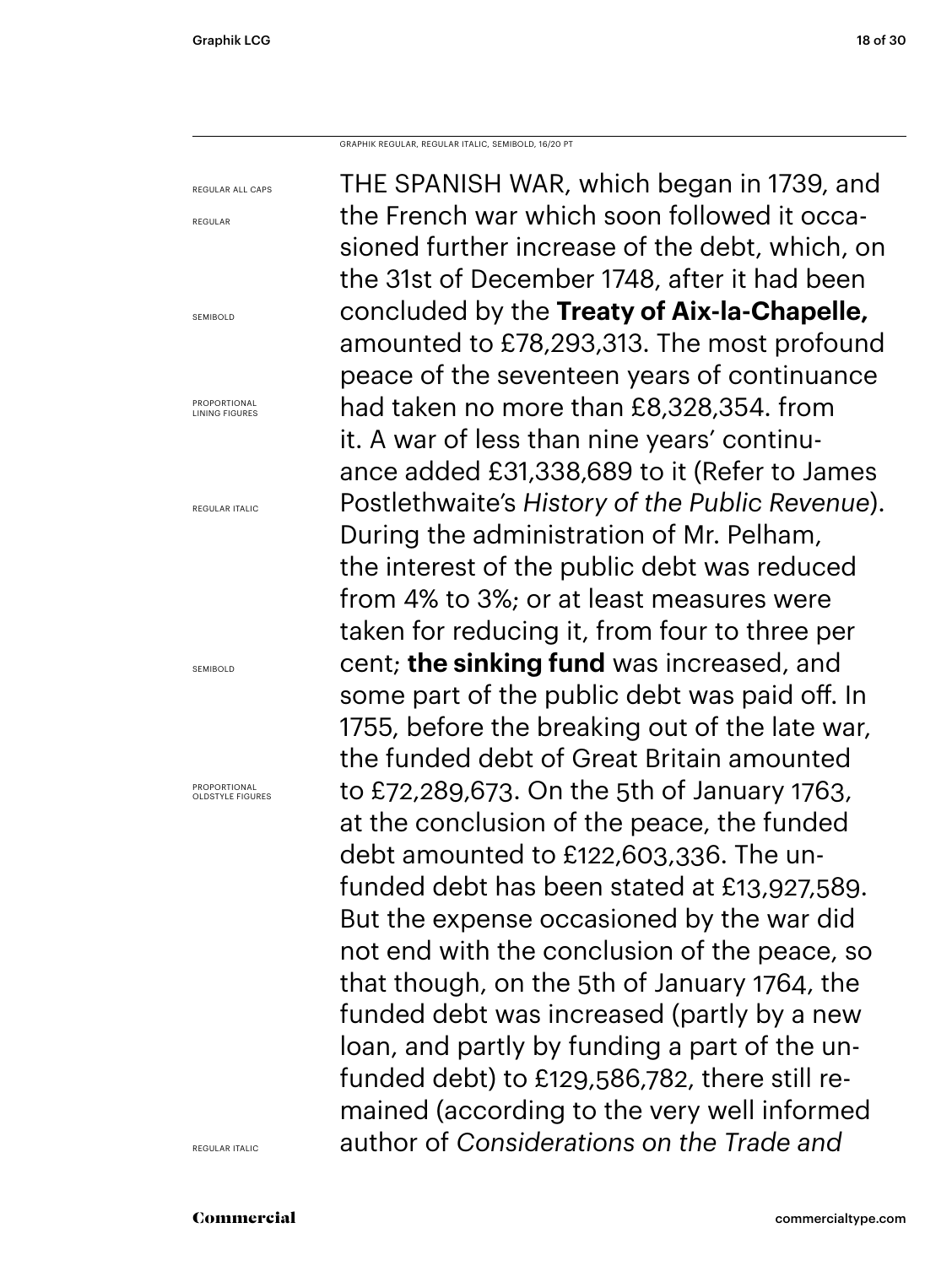GRAPHIK CYRILLIC REGULAR, REGULAR ITALIC, SEMIBOLD, 16/20 PT

REGULAR ALL CAPS

REGULAR

REGULAR ITALIC

PROPORTIONAL LINING FIGURES

SEMIBOLD

PROPORTIONAL OLDSTYLE FIGURES

REGULAR ITALIC

СИТУАЦИОНИЗМ СЛОЖИЛСЯ на стыке небольших художественно-политических течений: Леттристского интернационала, Международного движения за имажинистский баухаус, а также Лондонской психогеографической ассоциации. Также в ситуационизме прослеживается влияние *дадаизма, сюрреализма, антигосударственного марксизма и флюксуса.* Большое влияние на идеологию группы оказало также восстание в Венгрии 1956 г. и возникшие там советы рабочих. Признано также влияние «Формуляра нового урбанизма», выпущенного под псевдонимом Жиля Ивена в 1953 году **Иваном Щегловым.** Движение, названное Ситуационистским интернационалом, было основано в 1957 г. в итальянском городе Коза д'Аросса. Единоличным лидером и теоретиком движения стал француз Ги Дебор – его часто упрекали в диктатуре по отношению к другим членам движения. Кроме того, участие в SI принимали шотландский писатель Александр Троччи, английский писатель Ральф Рамни *(основатель Лондонской психогеографической ассоциации – был одним из первых изгнан из SI),* датский художник-вандалист Асгер Йорн, ветеран венгерского восстания Аттила Котани, французская писательница и художница Мишель Бернштейн (жена Ги Дебора), а также Рауль Ванейгем.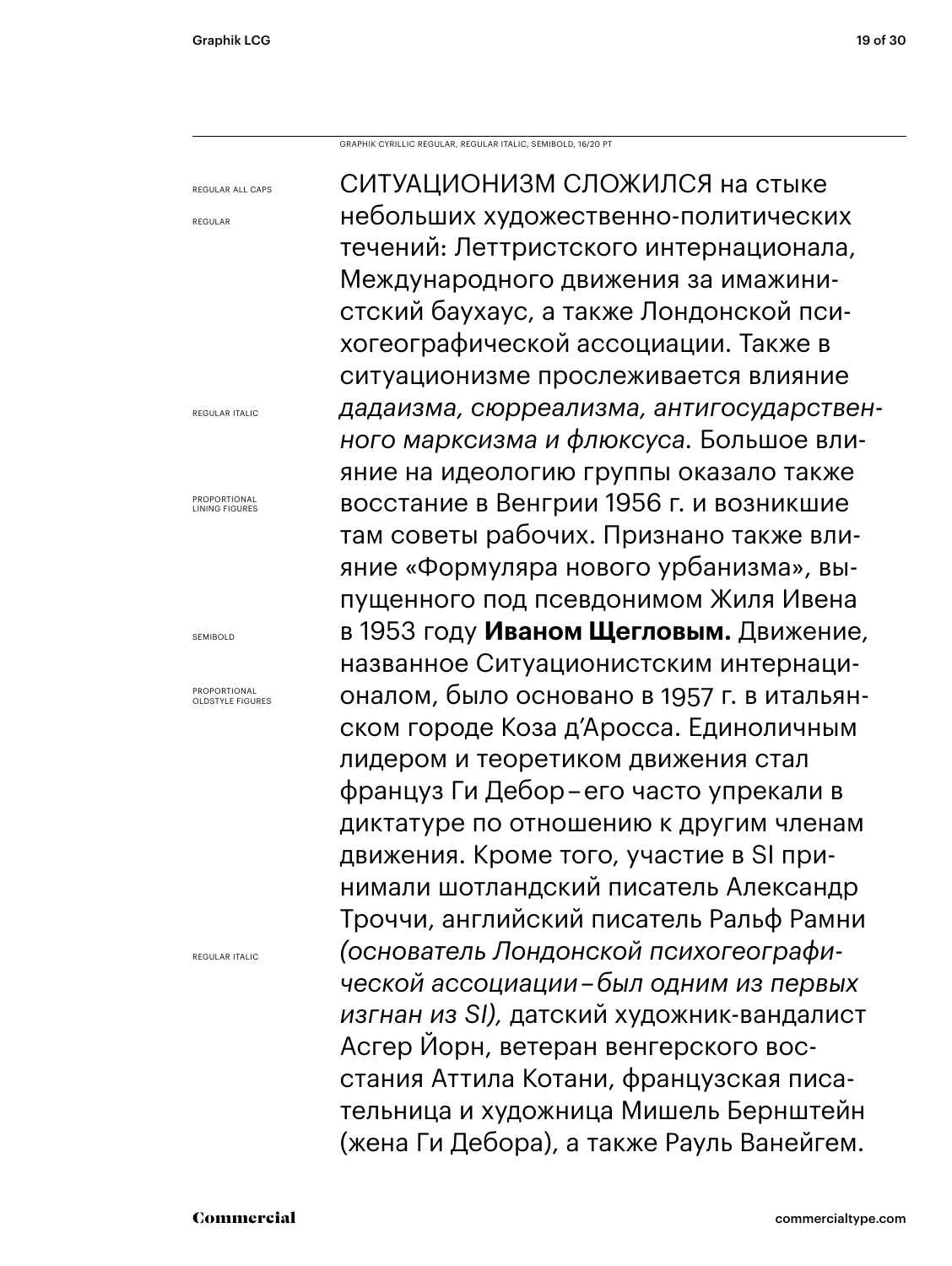GRAPHIK GREEK REGULAR, REGULAR ITALIC, SEMIBOLD, 16/20 PT

REGULAR ALL CAPS REGULAR REGULAR ITALIC PROPORTIONAL LINING FIGURES SEMIBOLD REGULAR ITALIC **PROPORTIONAL** OLDSTYLE FIGURES Η ΚΑΤΑΣΤΑΣΙΑΚΉ ΔΙΕΘΝΉΣ ήταν καλλιτεχνικό κίνημα στον ακροαριστερό χώρο στην Ευρώπη της δεκαετίας του 1960. Συγκροτήθηκε από θεωρητικούς καλλιτέχνες, αρχιτέκτονες, πολιτικούς και άλλους. Η δράση τους επηρέασε *την πολιτική γραμμή της Αριστεράς* καθώς και τα γεγονότα που ξέσπασαν τον Μάιο του 68 στην Γαλλία. Στον τομέα της τέχνης επηρέασαν την μαζική κουλτούρα. Ήταν μια μικρή ομάδα που αποτελείτο από 40 έως 75 άτομα. Διαλύθηκε το 1972. Οι Σιτουασιονίστες δρούσαν στο περιθώριο μεταξύ **τέχνης, πολιτικής, αρχιτεκτονικής και πραγματικότητας.** Σκοπός τους ήταν η υλοποίηση των υποσχέσεων των καλών τεχνών στην καθημερινή ζωή. Για να πετύχουν τον σκοπό τους δήλωσαν ως απαίτηση την καθαίρεση των θεσμών των καταναλωτικών αγαθών, της έμμισθης εργασίας, της τεχνοκρατίας και των ιεραρχιών. Διατύπωσαν την θεωρία της *Θεωρητικής και πρακτικής ανάπτυξης των καταστάσεων* και απαίτησαν να γίνει η ζωή καλλιτέχνημα. Οι ιδέες τους διαδόθηκαν και βρήκαν απήχηση σε διεθνή κλίμακα μέχρι σήμερα. Το κίνημα των Σιτουασιονιτών πρωτοεμφανίστηκε στις αρχές του 1950 στην Γαλλία. Επηρεάστηκαν από τον Ζαν Πωλ Σαρτρ και τον Καμύ. Πρωταγωνιστής ήταν ο Γκυ Ντεμπόρ, ο οποίος έθεσε τα *θεωρητικά θεμέλια* της ομάδας. Ο Ντεμπόρ ήταν 19 χρονών όταν το 1951 ήρθε σε επαφή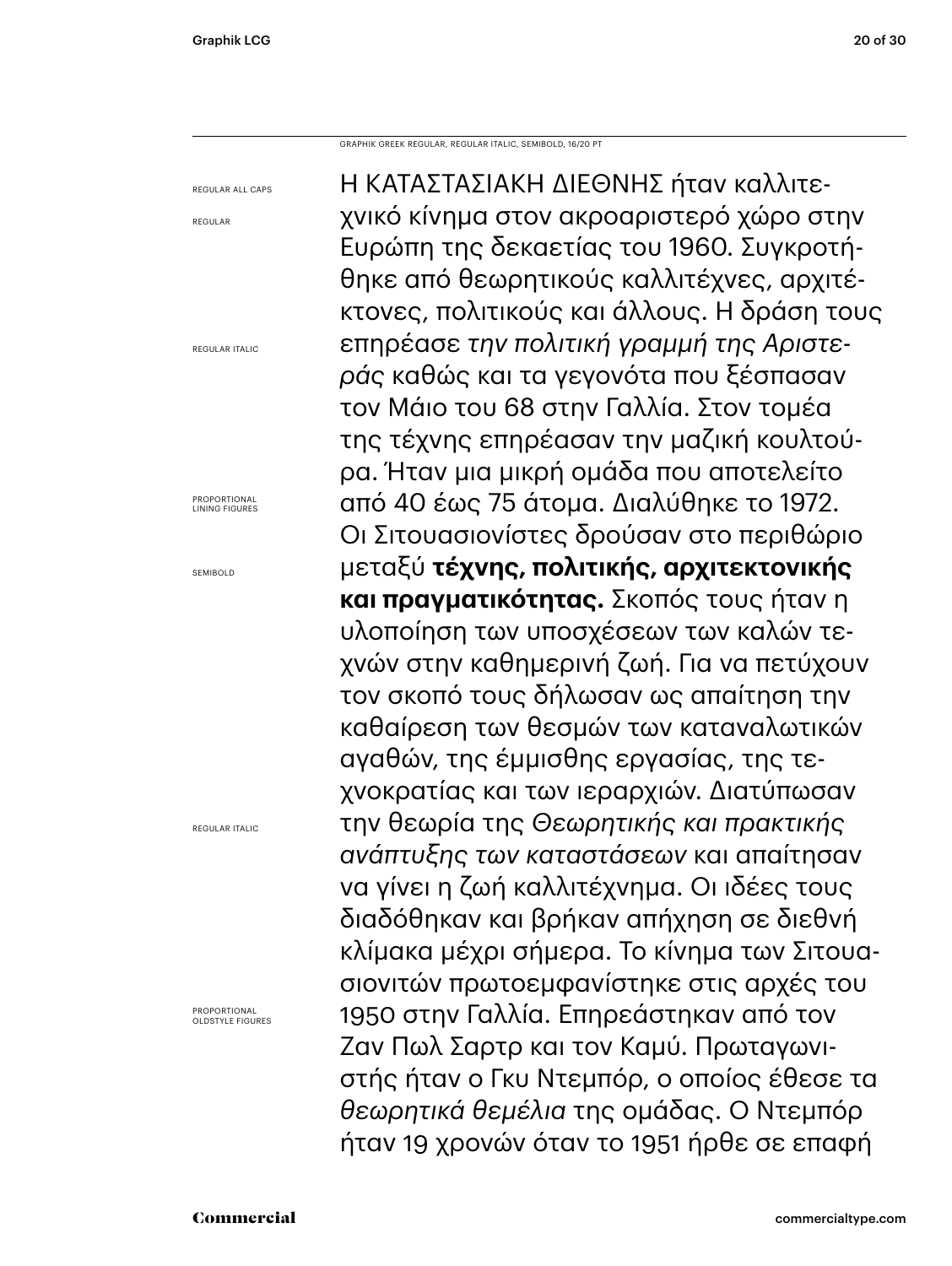GRAPHIK REGULAR, REGULAR ITALIC, SEMIBOLD, 10/13 PT GRAPHIK MEDIUM, MEDIUM, MEDIUM ITALIC, BOLD, 10/13 PT

Every introduction to the problems of aesthetics begins by acknowledging the existence and claims of two methods of attack—the *general, philosophical, deductive*, which starts from a complete metaphysics and installs beauty in its place among the other great concepts; and the *empirical*, or *inductive*, which seeks to disengage a general principle of beauty from the objects of aesthetic experience and the facts of aesthetic enjoyment: an example of Fechner's "aesthetics from above & from below."

### **Methodologies of Aesthetics**

The first was the method of aesthetics par excellence. It was indeed only through the desire of an eighteenth-century philosopher, Baumgarten, to round out his "architectonic" of metaphysics that the science received its name, as designating the theory of knowledge in the form of feeling, parallel to that of "clear," logical thought. Kant, Schelling, and Hegel, again, made use of the concept of *the Beautiful* as a kind of keystone or cornice for their respective philosophical edifices. Aesthetics, then, came into being as the philosophy of the Beautiful, and it may be asked why this philosophical aesthetics does not suffice; why beauty should need for its understanding also an aesthetics "von unten." The answer is not that no system of philosophy is universally accepted, but that *the general aesthetic theories* have not, as yet at least, succeeded in answering the plain questions of "the plain man" in regard to concrete beauty. Kant, indeed, frankly denied that the explanation of concrete beauty, or "Doctrine of Taste," as he called it, was possible, while the various definers of beauty as "the union of the Real and the Ideal" "the expression of the Ideal to Sense," have done no more than he. No one of *these* aesthetic systems, in spite of volumes of so-called application of their principles to works of art, has been able to furnish a criterion of beauty. The criticism of the gen-

Every introduction to the problems of aesthetics begins by acknowledging the existence and claims of two methods of attack—the *general, philosophical, deductive*, which starts from a complete metaphysics and installs beauty in its place among the other great concepts; and the *empirical*, or *inductive*, which seeks to disengage a general principle of beauty from the objects of aesthetic experience and the facts of aesthetic enjoyment: an example of Fechner's "aesthetics from above & from below."

### **Methodologies of Aesthetics**

The first was the method of aesthetics par excellence. It was indeed only through the desire of an eighteenth-century philosopher, Baumgarten, to round out his "architectonic" of metaphysics that the science received its name, as designating the theory of knowledge in the form of feeling, parallel to that of "clear," logical thought. Kant, Schelling, and Hegel, again, made use of the concept of *the Beautiful* as a kind of keystone or cornice for their respective philosophical edifices. Aesthetics, then, came into being as the philosophy of the Beautiful, and it may be asked why this philosophical aesthetics does not suffice; why beauty should need for its understanding also an aesthetics "von unten." The answer is not that no system of philosophy is universally accepted, but that *the general aesthetic theories* have not, as yet at least, succeeded in answering the plain questions of "the plain man" in regard to concrete beauty. Kant, indeed, frankly denied that the explanation of concrete beauty, or "Doctrine of Taste," as he called it, was possible, while the various definers of beauty as "the union of the Real and the Ideal" "the expression of the Ideal to Sense," have done no more than he. No one of *these* aesthetic systems, in spite of volumes of socalled application of their principles to works of art, has been able to furnish a criterion of beauty. The criticism of the generations is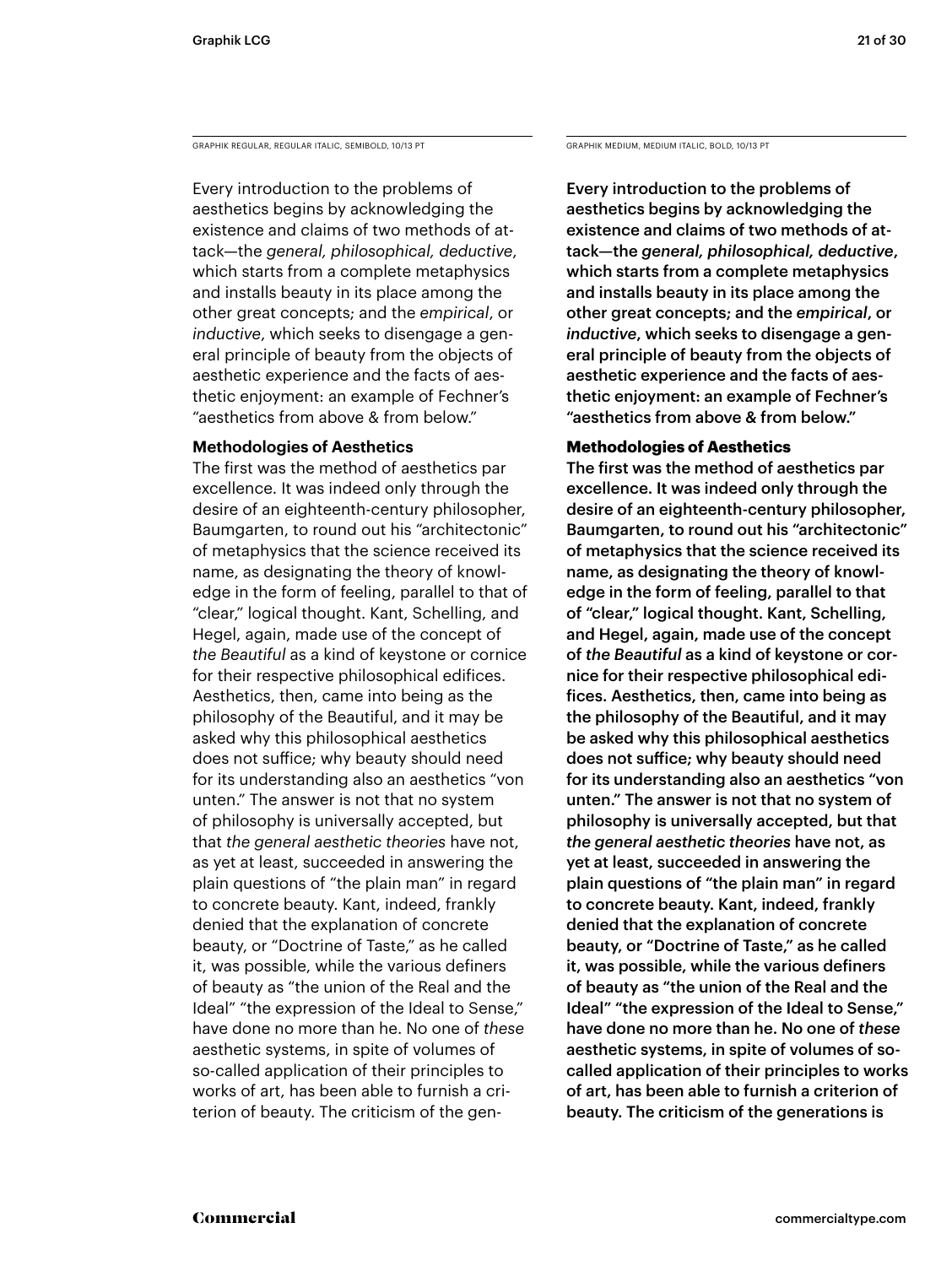GRAPHIK SEMIBOLD, SEMIBOLD ITALIC, 10/13 PT GRAPHIK BOLD, BOLD ITALIC, 10/13 PT

**Every introduction to the problems of aesthetics begins by acknowledging the existence and claims of two methods of attack—the** *general, philosophical, deductive***, which starts from a complete metaphysics and installs beauty in its place among the other great concepts; and the** *empirical***, or** *inductive***, which seeks to disengage a general principle of beauty from the objects of aesthetic experience and the facts of aesthetic enjoyment: an example of Fechner's "aesthetics from above & from below."** 

### *Methodologies of Aesthetics*

**The first was the method of aesthetics par excellence. It was indeed only through the desire of an eighteenth-century philosopher, Baumgarten, to round out his "architectonic" of metaphysics that the science received its name, as designating the theory of knowledge in the form of feeling, parallel to that of "clear," logical thought. Kant, Schelling, and Hegel, again, made use of the concept of** *the Beautiful* **as a kind of keystone or cornice for their respective philosophical edifices. Aesthetics, then, came into being as the philosophy of the Beautiful, and it may be asked why this philosophical aesthetics does not suffice; why beauty should need for its understanding also an aesthetics "von unten." The answer is not that no system of philosophy is universally accepted, but that** *the general aesthetic theories* **have not, as yet at least, succeeded in answering the plain questions of "the plain man" in regard to concrete beauty. Kant, indeed, frankly denied that the explanation of concrete beauty, or "Doctrine of Taste," as he called it, was possible, while the various definers of beauty as "the union of the Real and the Ideal" "the expression of the Ideal to Sense," have done no more than he. No one of** *these* **aesthetic systems, in spite of volumes of so-called application of their principles to works of art, has been able to furnish a criterion of beauty. The criticism** 

**Every introduction to the problems of aesthetics begins by acknowledging the existence and claims of two methods of attack—the** *general, philosophical, deductive***, which starts from a complete metaphysics and installs beauty in its place among the other great concepts; and the** *empirical***, or**  *inductive***, which seeks to disengage a general principle of beauty from the objects of aesthetic experience and the facts of aesthetic enjoyment: an example of Fechner's "aesthetics from above & from below."** 

### *Methodologies of Aesthetics*

**The first was the method of aesthetics par excellence. It was indeed only through the desire of an eighteenth-century philosopher, Baumgarten, to round out his "architectonic" of metaphysics that the science received its name, as designating the theory of knowledge in the form of feeling, paral-**

GRAPHIK BLACK, BLACK ITALIC, 10/13 PT

Every introduction to the problems of aesthetics begins by acknowledging the existence and claims of two methods of attack—the *general, philosophical, deductive*, which starts from a complete metaphysics and installs beauty in its place among the other great concepts; and the *empirical*, or *inductive*, which seeks to disengage a general principle of beauty from the objects of aesthetic experience and the facts of aesthetic enjoyment: an example of Fechner's "aesthetics from above & from below."

### *Methodologies of Aesthetics*

The first was the method of aesthetics par excellence. It was indeed only through the desire of an eighteenth-century philosopher, Baumgarten, to round out his "architectonic" of metaphysics that the science received its name, as designating the theory of knowledge in the form of feeling, paral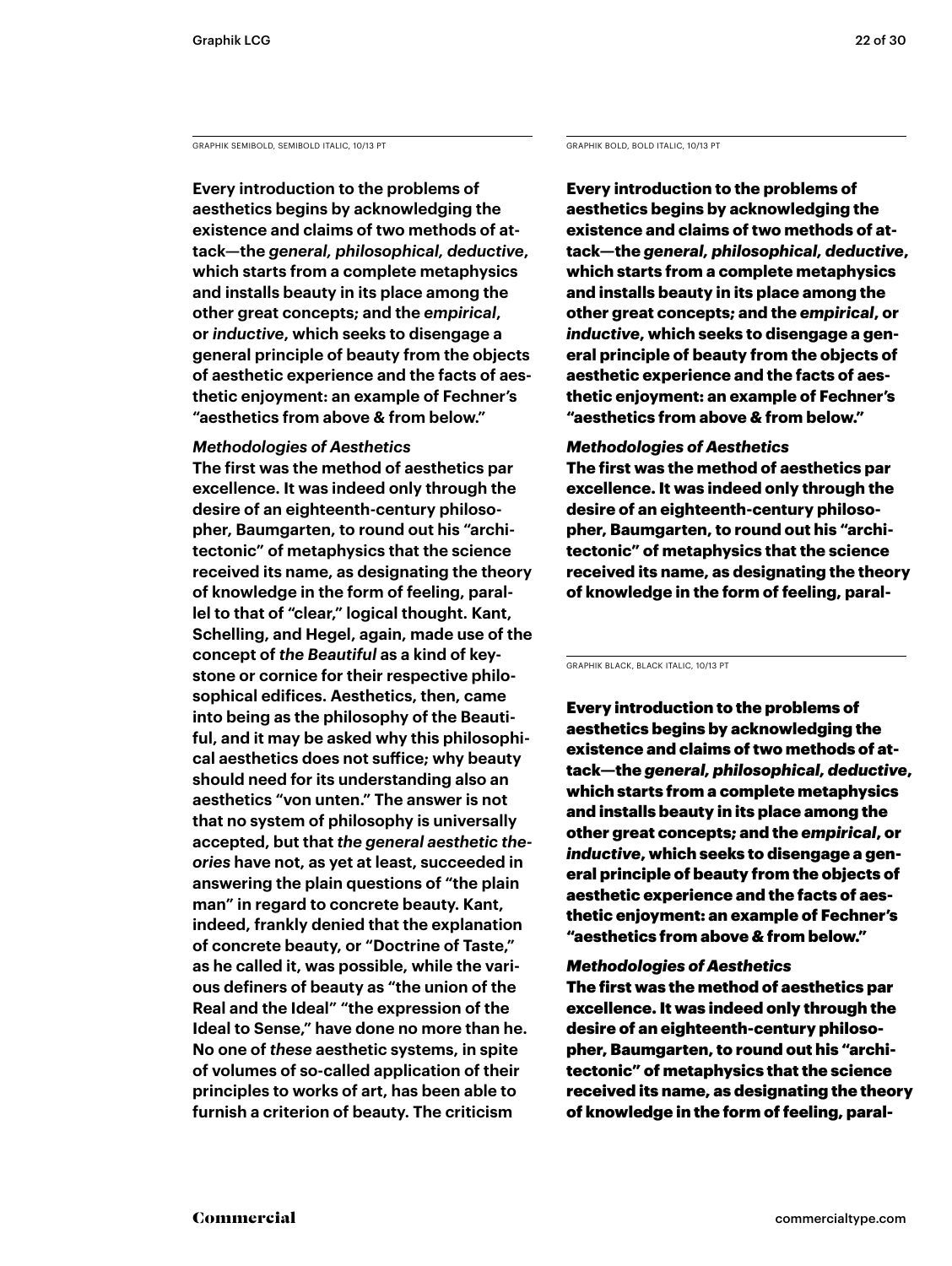GRAPHIK REGULAR, REGULAR ITALIC, SEMIBOLD, 8/11 PT GRAPHIK MEDIUM, MEDIUM ITALIC, BOLD, 8/11 PT

Every introduction to the problems of aesthetics begins by acknowledging the existence and claims of two methods of attack—the *general, philosophical, deductive*, which starts from a complete metaphysics and installs beauty in its place among the other great concepts; and the *empirical*, or *inductive*, which seeks to disengage a general principle of beauty from the objects of aesthetic experience and the facts of aesthetic enjoyment: an example of Fechner's "aesthetics from above & from below."

### **Methodologies of Aesthetics**

The first was the method of aesthetics par excellence. It was indeed only through the desire of an eighteenth-century philosopher, Baumgarten, to round out his "architectonic" of metaphysics that the science received its name, as designating the theory of knowledge in the form of feeling, parallel to that of "clear," logical thought. Kant, Schelling, and Hegel, again, made use of the concept of *the Beautiful* as a kind of keystone or cornice for their respective philosophical edifices. Aesthetics, then, came into being as the philosophy of the Beautiful, and it may be asked why this philosophical aesthetics does not suffice; why beauty should need for its understanding also an aesthetics "von unten."

### **The State of Criticism**

The answer is not that no system of philosophy is universally accepted, but that *the general aesthetic theories* have not, as yet at least, succeeded in answering the plain questions of "the plain man" in regard to concrete beauty. Kant, indeed, frankly denied that the explanation of concrete beauty, or "Doctrine of Taste," as he called it, was possible, while the various definers of beauty as "the union of the Real and the Ideal" "the expression of the Ideal to Sense," have done no more than he. No one of *these* aesthetic systems, in spite of volumes of so-called application of their principles to works of art, has been able to furnish a criterion of beauty. The criticism of the generations is summed up in the mild remark of Fechner, in his "Vorschule der Aesthetik," to the effect that the philosophical path leaves one in conceptions that, by reason of their generality, *do not well fit* the particular cases. And so it was that empirical aesthetics arose, which does not seek to answer those plain questions as to the enjoyment of concrete beauty down to its simplest forms, to which philosophical aesthetics had been inadequate. But it is clear that neither has empirical aesthetics said the last word concerning beauty. Criticism is still in a chaotic state that would be impossible if aesthetic theory were firmly

Every introduction to the problems of aesthetics begins by acknowledging the existence and claims of two methods of attack—the *general, philosophical, deductive*, which starts from a complete metaphysics and installs beauty in its place among the other great concepts; and the *empirical*, or *inductive*, which seeks to disengage a general principle of beauty from the objects of aesthetic experience and the facts of aesthetic enjoyment: an example of Fechner's "aesthetics from above & from below."

### **Methodologies of Aesthetics**

The first was the method of aesthetics par excellence. It was indeed only through the desire of an eighteenth-century philosopher, Baumgarten, to round out his "architectonic" of metaphysics that the science received its name, as designating the theory of knowledge in the form of feeling, parallel to that of "clear," logical thought. Kant, Schelling, and Hegel, again, made use of the concept of *the Beautiful* as a kind of keystone or cornice for their respective philosophical edifices. Aesthetics, then, came into being as the philosophy of the Beautiful, and it may be asked why this philosophical aesthetics does not suffice; why beauty should need for its understanding also an aesthetics "von unten."

### **The State of Criticism**

The answer is not that no system of philosophy is universally accepted, but that *the general aesthetic theories* have not, as yet at least, succeeded in answering the plain questions of "the plain man" in regard to concrete beauty. Kant, indeed, frankly denied that the explanation of concrete beauty, or "Doctrine of Taste," as he called it, was possible, while the various definers of beauty as "the union of the Real and the Ideal" "the expression of the Ideal to Sense," have done no more than he. No one of *these* aesthetic systems, in spite of volumes of so-called application of their principles to works of art, has been able to furnish a criterion of beauty. The criticism of the generations is summed up in the mild remark of Fechner, in his "Vorschule der Aesthetik," to the effect that the philosophical path leaves one in conceptions that, by reason of their generality, *do not well fit* the particular cases. And so it was that empirical aesthetics arose, which does not seek to answer those plain questions as to the enjoyment of concrete beauty down to its simplest forms, to which philosophical aesthetics had been inadequate. But it is clear that neither has empirical aesthetics said the last word concerning beauty. Criticism is still in a chaotic state that would be impossible if aesthetic theory were firmly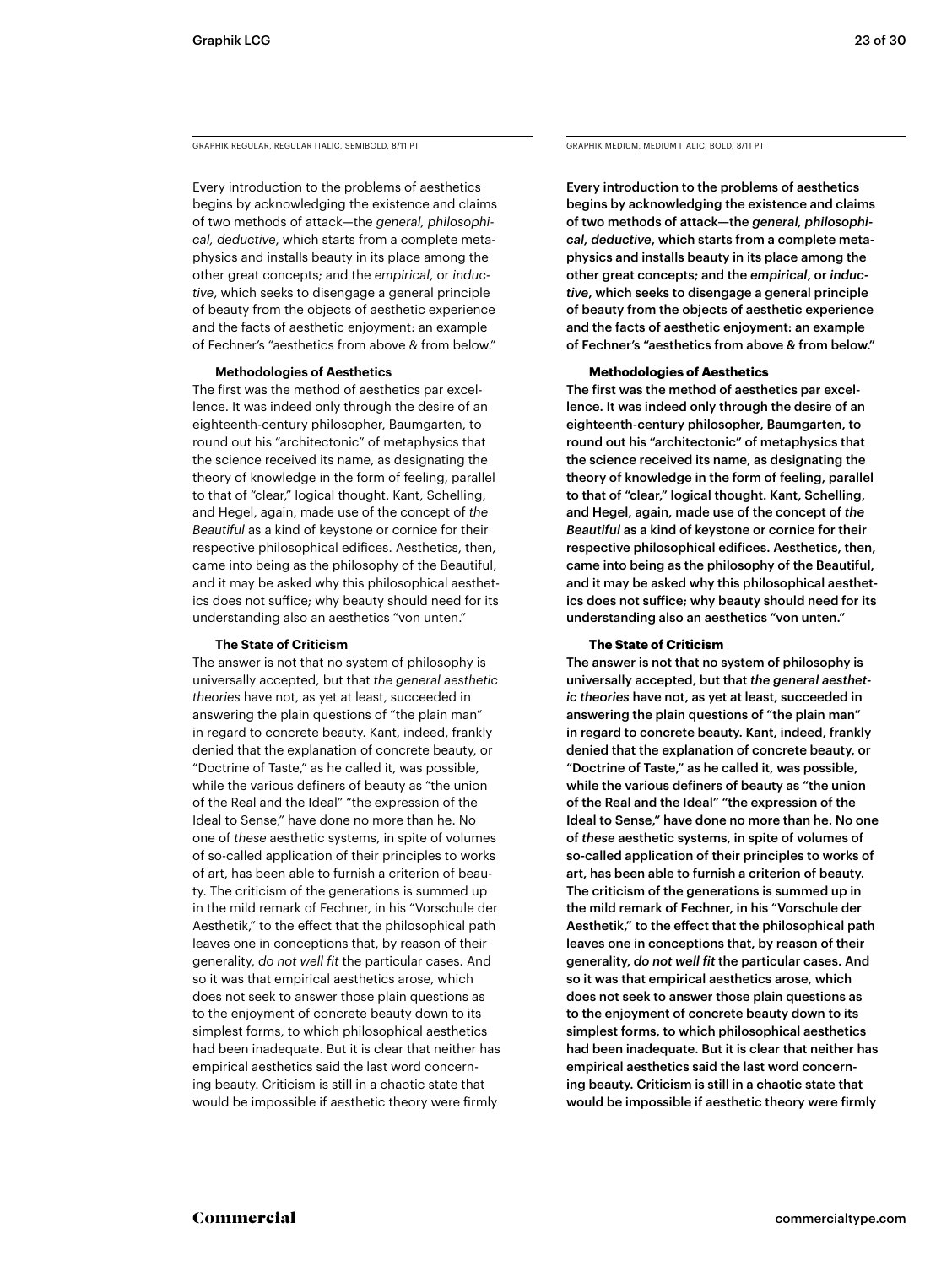GRAPHIK CYRILLIC REGULAR, REGULAR ITALIC, SEMIBOLD, 10/13 PT GRAPHIK CYRILLIC MEDIUM, MEDIUM ITALIC, BOLD, 10/13 PT

**Ситуационизм:** направление в западном марксизме, возникшее в 1957 в результате отпочкования от троцкизма. Активно проявило себя во время Майских событий 1968 г. во Франции. Критика капитализма и партийной бюрократии привела к сближению ситуационистов с анархистами. Существенной предпосылкой социальной революции объявлялась революция сознания. Поскольку индивидуальное сознание детерминировалось общественной и культурной ситуацией, ситуационисты развили *маоистскую идею культурной революции* до продуцирования контркультуры и контркультурных ситуаций (отсюда название). Субъектом революции становилась творческая молодёжь. Современный капитализм воспринимался прежде всего как общество потребления, которое противоположно производству – сущностной черте человека. Поэтому отчуждённый от производства потребитель рассматривался практически как «недочеловек» – мишень критики.

### **Истоки ситуационизма**

Ситуационизм сложился на стыке небольших художественно-политических течений: Леттристского интернационала, Международного движения за имажинистский баухаус, а также Лондонской психогеографической ассоциации. Также в ситуационизме прослеживается влияние *дадаизма, сюрреализма, антигосударственного марксизма и флюксуса.* Большое влияние на идеологию группы оказало также восстание в Венгрии 1956 г. и возникшие там советы рабочих. Признано также влияние «Формуляра нового урбанизма», выпущенного под псевдонимом Жиля Ивена в 1953 году Иваном Щегловым. Движение, названное Ситуационистским интернационалом, было основано в 1957 г. в итальянском городе Коза д'Аросса. Единоличным лидером и теоретиком движения стал француз Ги Дебор – *его часто упрекали* в диктатуре по отношению к другим членам движе-

**Ситуационизм:** направление в западном марксизме, возникшее в 1957 в результате отпочкования от троцкизма. Активно проявило себя во время Майских событий 1968 г. во Франции. Критика капитализма и партийной бюрократии привела к сближению ситуационистов с анархистами. Существенной предпосылкой социальной революции объявлялась революция сознания. Поскольку индивидуальное сознание детерминировалось общественной и культурной ситуацией, ситуационисты развили *маоистскую идею культурной революции* до продуцирования контркультуры и контркультурных ситуаций (отсюда название). Субъектом революции становилась творческая молодёжь. Современный капитализм воспринимался прежде всего как общество потребления, которое противоположно производству – сущностной черте человека. Поэтому отчуждённый от производства потребитель рассматривался практически как «недочеловек» – мишень критики.

### **Истоки ситуационизма**

Ситуационизм сложился на стыке небольших художественно-политических течений: Леттристского интернационала, Международного движения за имажинистский баухаус, а также Лондонской психогеографической ассоциации. Также в ситуационизме прослеживается влияние *дадаизма, сюрреализма, антигосударственного марксизма и флюксуса.* Большое влияние на идеологию группы оказало также восстание в Венгрии 1956 г. и возникшие там советы рабочих. Признано также влияние «Формуляра нового урбанизма», выпущенного под псевдонимом Жиля Ивена в 1953 году Иваном Щегловым. Движение, названное Ситуационистским интернационалом, было основано в 1957 г. в итальянском городе Коза д'Аросса. Единоличным лидером и теоретиком движения стал француз Ги Дебор – *его часто упрекали* в диктатуре по отношению к другим членам движе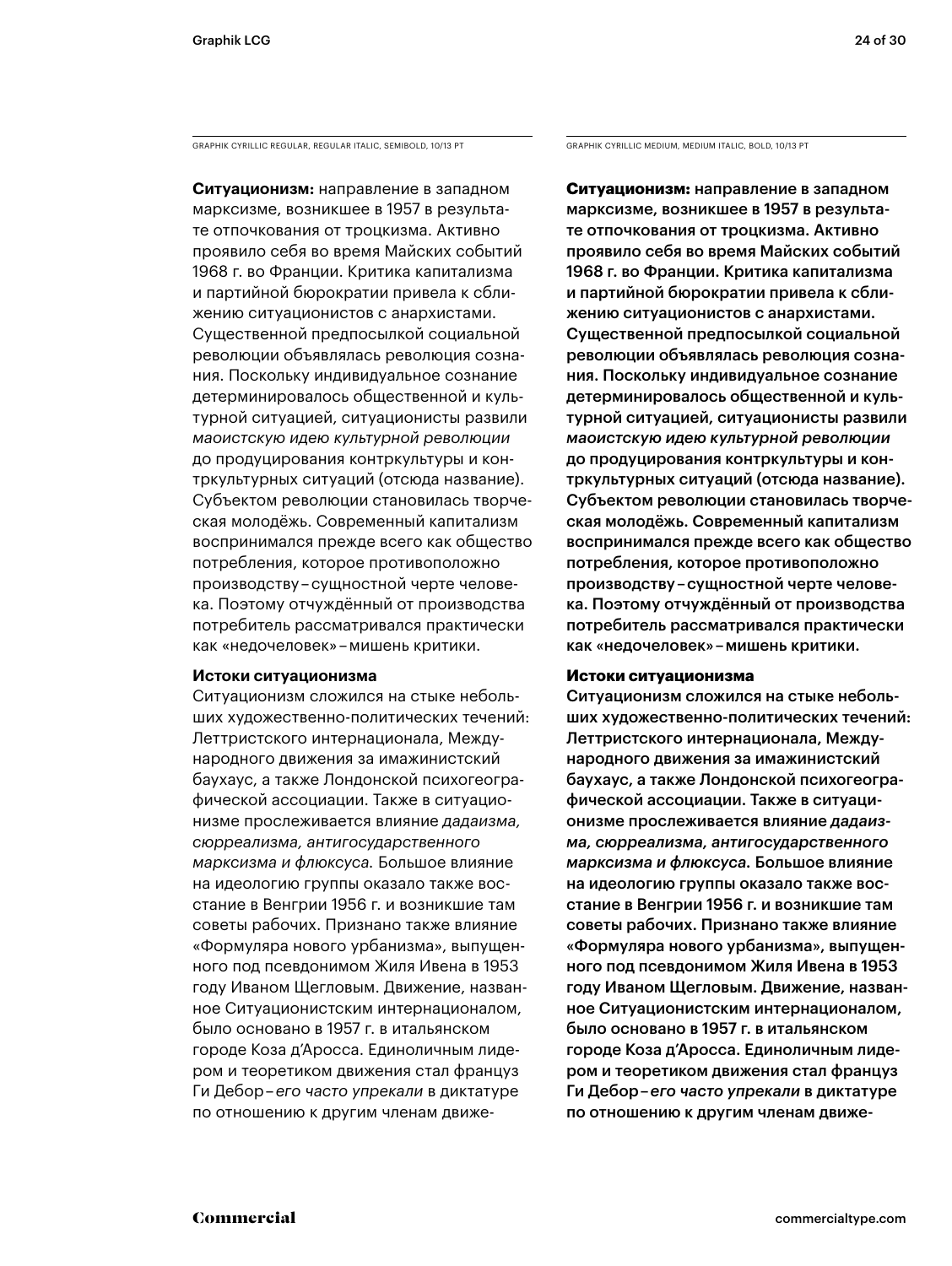GRAPHIK CYRILLIC SEMIBOLD, SEMIBOLD ITALIC, 10/13 PT GRAPHIK CYRILLIC BOLD, BOLD ITALIC, 10/13 PT

*Ситуационизм:* **направление в западном марксизме, возникшее в 1957 в результате отпочкования от троцкизма. Активно проявило себя во время Майских событий 1968 г. во Франции. Критика капитализма и партийной бюрократии привела к сближению ситуационистов с анархистами. Существенной предпосылкой социальной революции объявлялась революция сознания. Поскольку индивидуальное сознание детерминировалось общественной и культурной ситуацией, ситуационисты развили** *маоистскую идею культурной революции* **до продуцирования контркультуры и контркультурных ситуаций (отсюда название). Субъектом революции становилась творческая молодёжь. Современный капитализм воспринимался прежде всего как общество потребления, которое противоположно производству – сущностной черте человека. Поэтому отчуждённый от производства потребитель рассматривался практически как «недочеловек» – мишень критики.** 

### *Истоки ситуационизма*

**Ситуационизм сложился на стыке небольших художественно-политических течений: Леттристского интернационала, Международного движения за имажинистский баухаус, а также Лондонской психогеографической ассоциации. Также в ситуационизме прослеживается влияние** *дадаизма, сюрреализма, антигосударственного марксизма и флюксуса.* **Большое влияние на идеологию группы оказало также восстание в Венгрии 1956 г. и возникшие там советы рабочих. Признано также влияние «Формуляра нового урбанизма», выпущенного под псевдонимом Жиля Ивена в 1953 году Иваном Щегловым. Движение, названное Ситуационистским интернационалом, было основано в 1957 г. в итальянском городе Коза д'Аросса. Единоличным лидером и теоретиком движения стал француз Ги** 

*Ситуационизм:* **направление в западном марксизме, возникшее в 1957 в результате отпочкования от троцкизма. Активно проявило себя во время Майских событий 1968 г. во Франции. Критика капитализма и партийной бюрократии привела к сближению ситуационистов с анархистами. Существенной предпосылкой социальной революции объявлялась революция сознания. Поскольку индивидуальное сознание детерминировалось общественной и культурной ситуацией, ситуационисты развили** *маоистскую идею культурной революции* **до продуцирования контркультуры и контркультурных ситуаций (отсюда название). Субъектом революции становилась творческая молодёжь. Современный капитализм воспринимался прежде всего как общество потребления, которое противоположно производству – сущностной черте человека. Поэтому отчуждённый от** 

GRAPHIK CYRILLIC BLACK, BLACK ITALIC, 10/13 PT

*Ситуационизм:* направление в западном марксизме, возникшее в 1957 в результате отпочкования от троцкизма. Активно проявило себя во время Майских событий 1968 г. во Франции. Критика капитализма и партийной бюрократии привела к сближению ситуационистов с анархистами. Существенной предпосылкой социальной революции объявлялась революция сознания. Поскольку индивидуальное сознание детерминировалось общественной и культурной ситуацией, ситуационисты развили *маоистскую идею культурной революции* до продуцирования контркультуры и контркультурных ситуаций (отсюда название). Субъектом революции становилась творческая молодёжь. Современный капитализм воспринимался прежде всего как общество потребления, которое противоположно производ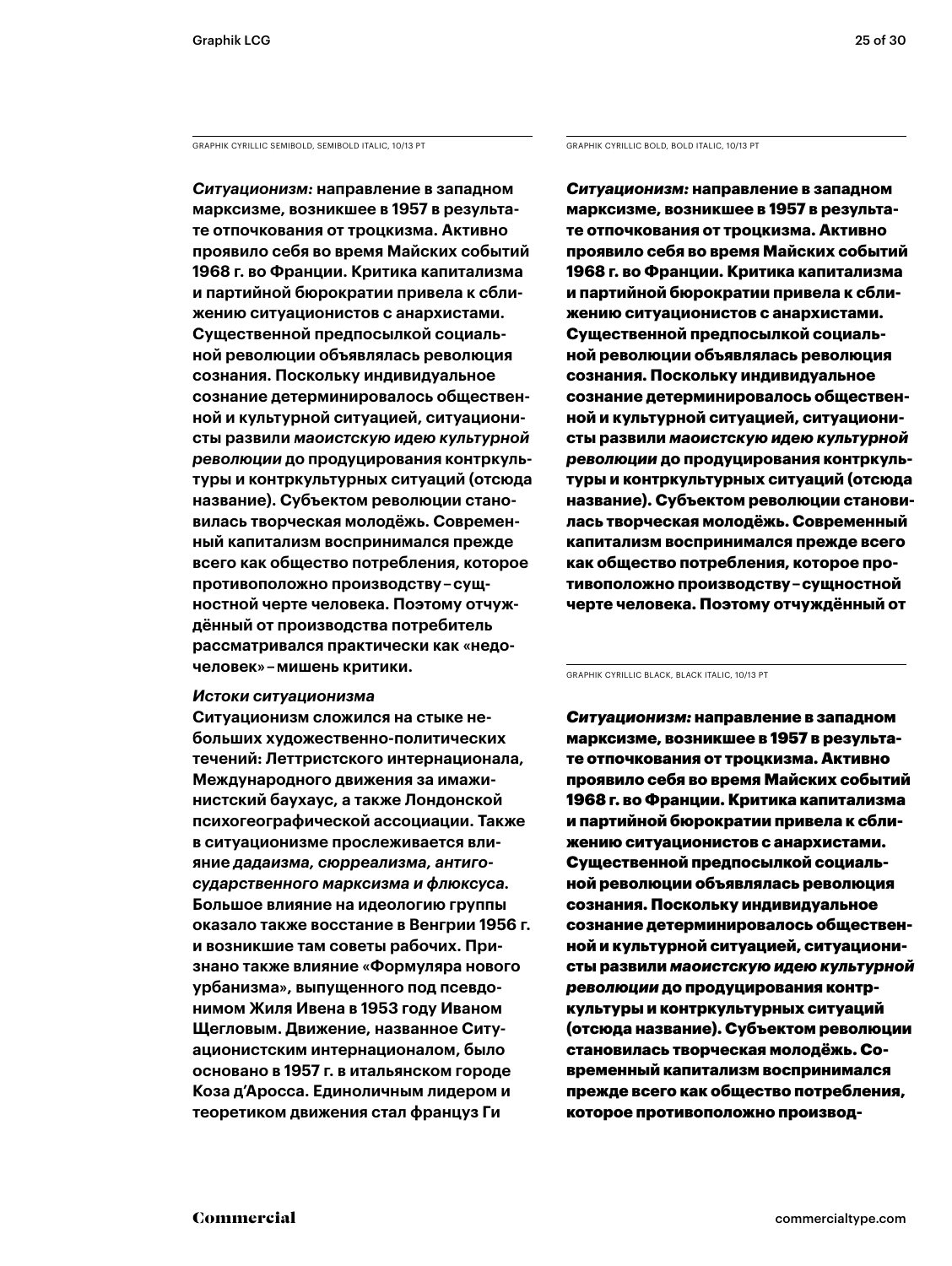GRAPHIK CYRILLIC REGULAR, REGULAR ITALIC, SEMIBOLD, 8/11 PT GRAPHIK CYRILLIC MEDIUM, MEDIUM ITALIC, BOLD, 8/11 PT

**Ситуационизм:** направление в западном марксизме, возникшее в 1957 в результате отпочкования от троцкизма. Активно проявило себя во время Майских событий 1968 г. во Франции. Критика капитализма и партийной бюрократии привела к сближению ситуационистов с анархистами. Существенной предпосылкой социальной революции объявлялась революция сознания. Поскольку индивидуальное сознание детерминировалось общественной и культурной ситуацией, ситуационисты развили *маоистскую идею культурной революции* до продуцирования контркультуры и контркультурных ситуаций (отсюда название). Субъектом революции становилась творческая молодёжь. Современный капитализм воспринимался прежде всего как общество потребления, которое противоположно производству – сущностной черте человека. Поэтому отчуждённый от производства потребитель рассматривался практически как «недочеловек» – мишень критики.

#### **Истоки ситуационизма**

Ситуационизм сложился на стыке небольших художественно-политических течений: Леттристского интернационала, Международного движения за имажинистский баухаус, а также Лондонской психогеографической ассоциации. Также в ситуационизме прослеживается влияние *дадаизма, сюрреализма, антигосударственного марксизма и флюксуса.* Большое влияние на идеологию группы оказало также восстание в Венгрии 1956 г. и возникшие там советы рабочих. Признано также влияние «Формуляра нового урбанизма», выпущенного под псевдонимом Жиля Ивена в 1953 году Иваном Щегловым. Движение, названное Ситуационистским интернационалом, было основано в 1957 г. в итальянском городе Коза д'Аросса. Единоличным лидером и теоретиком движения стал француз Ги Дебор – *его часто упрекали* в диктатуре по отношению к другим членам движения. Кроме того, участие в SI принимали шотландский писатель Александр Троччи, английский писатель Ральф Рамни (основатель Лондонской психогеографической ассоциации – был одним из первых изгнан из SI), датский художник-вандалист Асгер Йорн. ветеран венгерского восстания Аттила Котани, французская писательница и художница Мишель Бернштейн (жена Ги Дебора), а также Рауль Ванейгем.

#### **Ситуационистский интернационал**

В отличие от многих других художественно-политических движений Европы того времени, ситуационизм проповедовал не эпатаж или эстетическое созидание, а «прямое политическое

**Ситуационизм:** направление в западном марксизме, возникшее в 1957 в результате отпочкования от троцкизма. Активно проявило себя во время Майских событий 1968 г. во Франции. Критика капитализма и партийной бюрократии привела к сближению ситуационистов с анархистами. Существенной предпосылкой социальной революции объявлялась революция сознания. Поскольку индивидуальное сознание детерминировалось общественной и культурной ситуацией, ситуационисты развили *маоистскую идею культурной революции* до продуцирования контркультуры и контркультурных ситуаций (отсюда название). Субъектом революции становилась творческая молодёжь. Современный капитализм воспринимался прежде всего как общество потребления, которое противоположно производству – сущностной черте человека. Поэтому отчуждённый от производства потребитель рассматривался практически как «недочеловек» – мишень критики.

#### **Истоки ситуационизма**

Ситуационизм сложился на стыке небольших художественно-политических течений: Леттристского интернационала, Международного движения за имажинистский баухаус, а также Лондонской психогеографической ассоциации. Также в ситуационизме прослеживается влияние *дадаизма, сюрреализма, антигосударственного марксизма и флюксуса.* Большое влияние на идеологию группы оказало также восстание в Венгрии 1956 г. и возникшие там советы рабочих. Признано также влияние «Формуляра нового урбанизма», выпущенного под псевдонимом Жиля Ивена в 1953 году Иваном Щегловым. Движение, названное Ситуационистским интернационалом, было основано в 1957 г. в итальянском городе Коза д'Аросса. Единоличным лидером и теоретиком движения стал француз Ги Дебор – *его часто упрекали* в диктатуре по отношению к другим членам движения. Кроме того, участие в SI принимали шотландский писатель Александр Троччи, английский писатель Ральф Рамни (основатель Лондонской психогеографической ассоциации – был одним из первых изгнан из SI), датский художник-вандалист Асгер Йорн, ветеран венгерского восстания Аттила Котани, французская писательница и художница Мишель Бернштейн (жена Ги Дебора), а также Рауль Ванейгем.

#### **Ситуационистский интернационал**

В отличие от многих других художественно-политических движений Европы того времени, ситуационизм проповедовал не эпатаж или эстетическое созидание, а «прямое политическое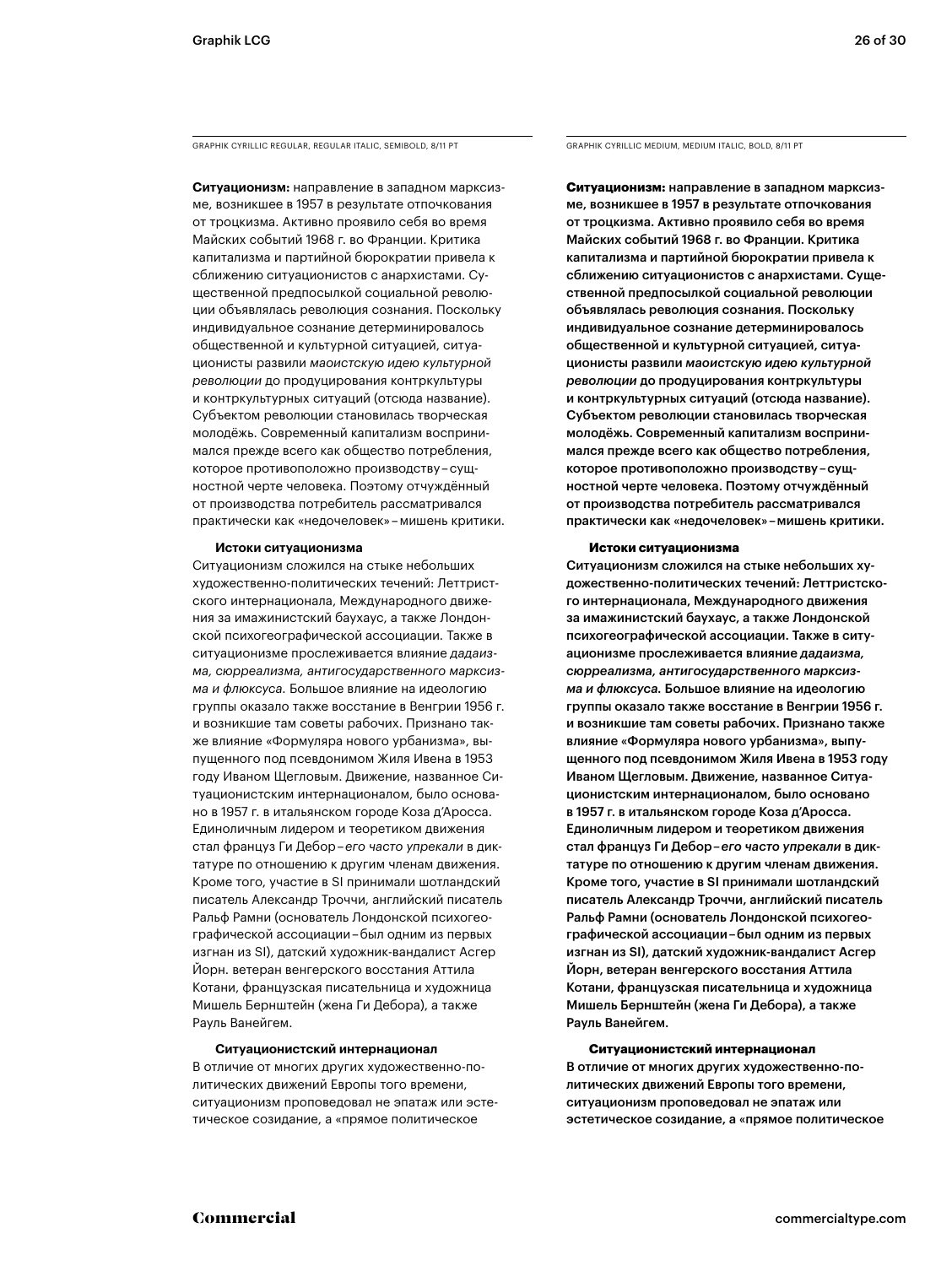GRAPHIK GREEK REGULAR, REGULAR ITALIC, SEMIBOLD, 10/13 PT GRAPHIK GREEK MEDIUM, MEDIUM ITALIC, BOLD, 10/13 PT

**Η Καταστασιακή Διεθνής** ήταν καλλιτεχνικό κίνημα στον ακροαριστερό χώρο στην Ευρώπη της δεκαετίας του 1960. Συγκροτήθηκε από θεωρητικούς καλλιτέχνες, αρχιτέκτονες, πολιτικούς και άλλους. Η δράση τους επηρέασε *την πολιτική γραμμή της Αριστεράς* καθώς και τα γεγονότα που ξέσπασαν τον Μάιο του 68 στην Γαλλία. Στον τομέα της τέχνης επηρέασαν την μαζική κουλτούρα. Ήταν μια μικρή ομάδα που αποτελείτο από 40 έως 75 άτομα. Διαλύθηκε το 1972. Οι Σιτουασιονίστες δρούσαν στο περιθώριο μεταξύ *τέχνης, πολιτικής, αρχιτεκτονικής και πραγματικότητας.* Σκοπός τους ήταν η υλοποίηση των υποσχέσεων των καλών τεχνών στην καθημερινή ζωή. Για να πετύχουν τον σκοπό τους δήλωσαν ως απαίτηση την καθαίρεση των θεσμών των καταναλωτικών αγαθών, της έμμισθης εργασίας, της τεχνοκρατίας και των ιεραρχιών. Διατύπωσαν την θεωρία της «Θεωρητικής και πρακτικής ανάπτυξης των καταστάσεων» και απαίτησαν να γίνει η ζωή καλλιτέχνημα. Οι ιδέες τους διαδόθηκαν και βρήκαν απήχηση σε διεθνή κλίμακα μέχρι σήμερα.

### **Ιστορική εξέλιξη**

Το κίνημα των Σιτουασιονιτών πρωτοεμφανίστηκε στις αρχές του 1950 στην Γαλλία. Επηρεάστηκαν από τον Ζαν Πωλ Σαρτρ και τον Καμύ. Πρωταγωνιστής ήταν ο Γκυ Ντεμπόρ, ο οποίος έθεσε τα *θεωρητικά θεμέλια* της ομάδας. Ο Ντεμπόρ ήταν 19 χρονών όταν το 1951 ήρθε σε επαφή στις Κάννες με τους Λετριστές, μια ομάδα πρωτοποριακών καλλιτεχνών με σουρεαλιστική παράδοση. Οι Λετριστές είχαν έρθει γα να δουν το έργο του Ισιντόρ Ισού. Οι Λετριστές δημιούργησαν σκάνδαλο, επειδή το στιλ τους ήταν πολύ μποέμικο για την εποχή εκείνη, πράγμα που γοήτευσε τον νεαρό Ντεμπόρ και τους ακολούθησε. Οι Λετριστές εξέδιδαν το περιοδικό «Πότλαχ», στο οποίο διατυπώθηκαν οι πρώτες ιδέες των Σιτουασιονιστών. Μερικά μέλη των Λετριστών ίδρυσαν την *Λετριστική Διεθνή,* έναν από τους προδρόμους της Κα-

**Η Καταστασιακή Διεθνής** ήταν καλλιτεχνικό κίνημα στον ακροαριστερό χώρο στην Ευρώπη της δεκαετίας του 1960. Συγκροτήθηκε από θεωρητικούς καλλιτέχνες, αρχιτέκτονες, πολιτικούς και άλλους. Η δράση τους επηρέασε *την πολιτική γραμμή της Αριστεράς* καθώς και τα γεγονότα που ξέσπασαν τον Μάιο του 68 στην Γαλλία. Στον τομέα της τέχνης επηρέασαν την μαζική κουλτούρα. Ήταν μια μικρή ομάδα που αποτελείτο από 40 έως 75 άτομα. Διαλύθηκε το 1972. Οι Σιτουασιονίστες δρούσαν στο περιθώριο μεταξύ *τέχνης, πολιτικής, αρχιτεκτονικής και πραγματικότητας.* Σκοπός τους ήταν η υλοποίηση των υποσχέσεων των καλών τεχνών στην καθημερινή ζωή. Για να πετύχουν τον σκοπό τους δήλωσαν ως απαίτηση την καθαίρεση των θεσμών των καταναλωτικών αγαθών, της έμμισθης εργασίας, της τεχνοκρατίας και των ιεραρχιών. Διατύπωσαν την θεωρία της «Θεωρητικής και πρακτικής ανάπτυξης των καταστάσεων» και απαίτησαν να γίνει η ζωή καλλιτέχνημα. Οι ιδέες τους διαδόθηκαν και βρήκαν απήχηση σε διεθνή κλίμακα μέχρι σήμερα.

### **Ιστορική εξέλιξη**

Το κίνημα των Σιτουασιονιτών πρωτοεμφανίστηκε στις αρχές του 1950 στην Γαλλία. Επηρεάστηκαν από τον Ζαν Πωλ Σαρτρ και τον Καμύ. Πρωταγωνιστής ήταν ο Γκυ Ντεμπόρ, ο οποίος έθεσε τα *θεωρητικά θεμέλια* της ομάδας. Ο Ντεμπόρ ήταν 19 χρονών όταν το 1951 ήρθε σε επαφή στις Κάννες με τους Λετριστές, μια ομάδα πρωτοποριακών καλλιτεχνών με σουρεαλιστική παράδοση. Οι Λετριστές είχαν έρθει γα να δουν το έργο του Ισιντόρ Ισού. Οι Λετριστές δημιούργησαν σκάνδαλο, επειδή το στιλ τους ήταν πολύ μποέμικο για την εποχή εκείνη, πράγμα που γοήτευσε τον νεαρό Ντεμπόρ και τους ακολούθησε. Οι Λετριστές εξέδιδαν το περιοδικό «Πότλαχ», στο οποίο διατυπώθηκαν οι πρώτες ιδέες των Σιτουασιονιστών. Μερικά μέλη των Λετριστών ίδρυσαν την *Λετριστική Διεθνή,* έναν από τους προδρόμους της Κα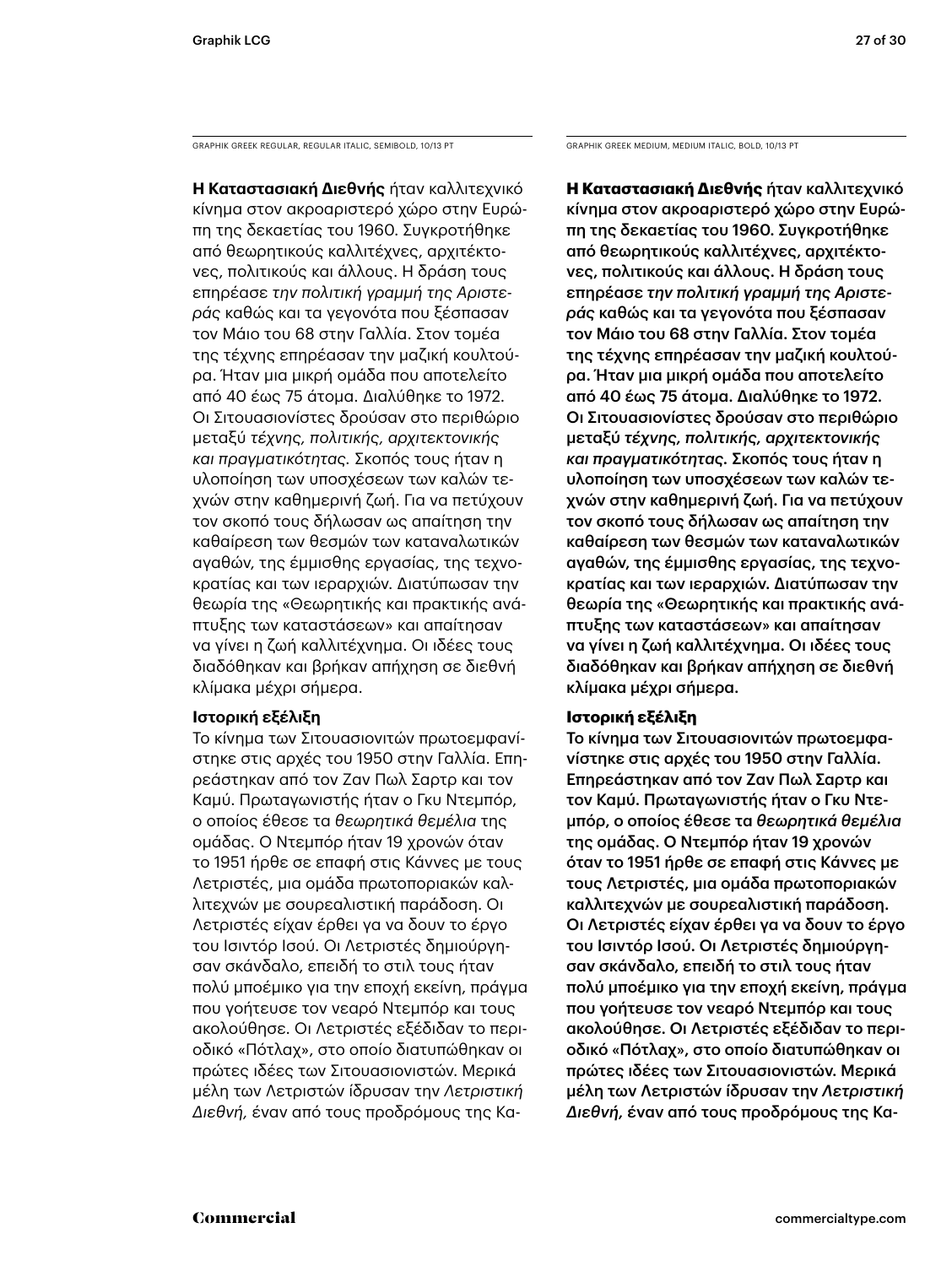GRAPHIK GREEK SEMIBOLD, SEMIBOLD ITALIC, 10/13 PT GRAPHIK GREEK BOLD, BOLD ITALIC, 10/13 PT

*Η Καταστασιακή Διεθνής* **ήταν καλλιτεχνικό κίνημα στον ακροαριστερό χώρο στην Ευρώπη της δεκαετίας του 1960. Συγκροτήθηκε από θεωρητικούς καλλιτέχνες, αρχιτέκτονες, πολιτικούς και άλλους. Η δράση τους επηρέασε** *την πολιτική γραμμή της Αριστεράς* **καθώς και τα γεγονότα που ξέσπασαν τον Μάιο του 68 στην Γαλλία. Στον τομέα της τέχνης επηρέασαν την μαζική κουλτούρα. Ήταν μια μικρή ομάδα που αποτελείτο από 40 έως 75 άτομα. Διαλύθηκε το 1972. Οι Σιτουασιονίστες δρούσαν στο περιθώριο μεταξύ** *τέχνης, πολιτικής, αρχιτεκτονικής και πραγματικότητας.* **Σκοπός τους ήταν η υλοποίηση των υποσχέσεων των καλών τεχνών στην καθημερινή ζωή. Για να πετύχουν τον σκοπό τους δήλωσαν ως απαίτηση την καθαίρεση των θεσμών των καταναλωτικών αγαθών, της έμμισθης εργασίας, της τεχνοκρατίας και των ιεραρχιών. Διατύπωσαν την θεωρία της «Θεωρητικής και πρακτικής ανάπτυξης των καταστάσεων» και απαίτησαν να γίνει η ζωή καλλιτέχνημα. Οι ιδέες τους διαδόθηκαν και βρήκαν απήχηση σε διεθνή κλίμακα μέχρι σήμερα.** 

### *Ιστορική εξέλιξη*

**Το κίνημα των Σιτουασιονιτών πρωτοεμφανίστηκε στις αρχές του 1950 στην Γαλλία. Επηρεάστηκαν από τον Ζαν Πωλ Σαρτρ και τον Καμύ. Πρωταγωνιστής ήταν ο Γκυ Ντεμπόρ, ο οποίος έθεσε τα** *θεωρητικά θεμέλια* **της ομάδας. Ο Ντεμπόρ ήταν 19 χρονών όταν το 1951 ήρθε σε επαφή στις Κάννες με τους Λετριστές, μια ομάδα πρωτοποριακών καλλιτεχνών με σουρεαλιστική παράδοση. Οι Λετριστές είχαν έρθει γα να δουν το έργο του Ισιντόρ Ισού. Οι Λετριστές δημιούργησαν σκάνδαλο, επειδή το στιλ τους ήταν πολύ μποέμικο για την εποχή εκείνη, πράγμα που γοήτευσε τον νεαρό Ντεμπόρ και τους ακολούθησε. Οι Λετριστές εξέδιδαν το περιοδικό «Πότλαχ», στο οποίο διατυπώθηκαν οι πρώτες ιδέες των Σιτουασιονιστών. Μερικά μέλη των Λετριστών ίδρυσαν την** *Λετριστική Διεθνή,* **έναν από τους προδρόμους της Κα-**

*Η Καταστασιακή Διεθνής* **ήταν καλλιτεχνικό κίνημα στον ακροαριστερό χώρο στην Ευρώπη της δεκαετίας του 1960. Συγκροτήθηκε από θεωρητικούς καλλιτέχνες, αρχιτέκτονες, πολιτικούς και άλλους. Η δράση τους επηρέασε** *την πολιτική γραμμή της Αριστεράς* **καθώς και τα γεγονότα που ξέσπασαν τον Μάιο του 68 στην Γαλλία. Στον τομέα της τέχνης επηρέασαν την μαζική κουλτούρα. Ήταν μια μικρή ομάδα που αποτελείτο από 40 έως 75 άτομα. Διαλύθηκε το 1972. Οι Σιτουασιονίστες δρούσαν στο περιθώριο μεταξύ** *τέχνης, πολιτικής, αρχιτεκτονικής και πραγματικότητας.* **Σκοπός τους ήταν η υλοποίηση των υποσχέσεων των καλών τεχνών στην καθημερινή ζωή. Για να πετύχουν τον σκοπό τους δήλωσαν ως απαίτηση την καθαίρεση των θεσμών των καταναλωτικών αγαθών, της έμμισθης εργασίας, της τεχνοκρατίας και των ιεραρχιών. Διατύπωσαν την θεωρία** 

GRAPHIK GREEK BLACK, BLACK ITALIC, 10/13 PT

*Η Καταστασιακή Διεθνής* ήταν καλλιτεχνικό κίνημα στον ακροαριστερό χώρο στην Ευρώπη της δεκαετίας του 1960. Συγκροτήθηκε από θεωρητικούς καλλιτέχνες, αρχιτέκτονες, πολιτικούς και άλλους. Η δράση τους επηρέασε *την πολιτική γραμμή της Αριστεράς* καθώς και τα γεγονότα που ξέσπασαν τον Μάιο του 68 στην Γαλλία. Στον τομέα της τέχνης επηρέασαν την μαζική κουλτούρα. Ήταν μια μικρή ομάδα που αποτελείτο από 40 έως 75 άτομα. Διαλύθηκε το 1972. Οι Σιτουασιονίστες δρούσαν στο περιθώριο μεταξύ *τέχνης, πολιτικής, αρχιτεκτονικής και πραγματικότητας.* Σκοπός τους ήταν η υλοποίηση των υποσχέσεων των καλών τεχνών στην καθημερινή ζωή. Για να πετύχουν τον σκοπό τους δήλωσαν ως απαίτηση την καθαίρεση των θεσμών των καταναλωτικών αγαθών, της έμμισθης εργασίας, της τεχνοκρατίας και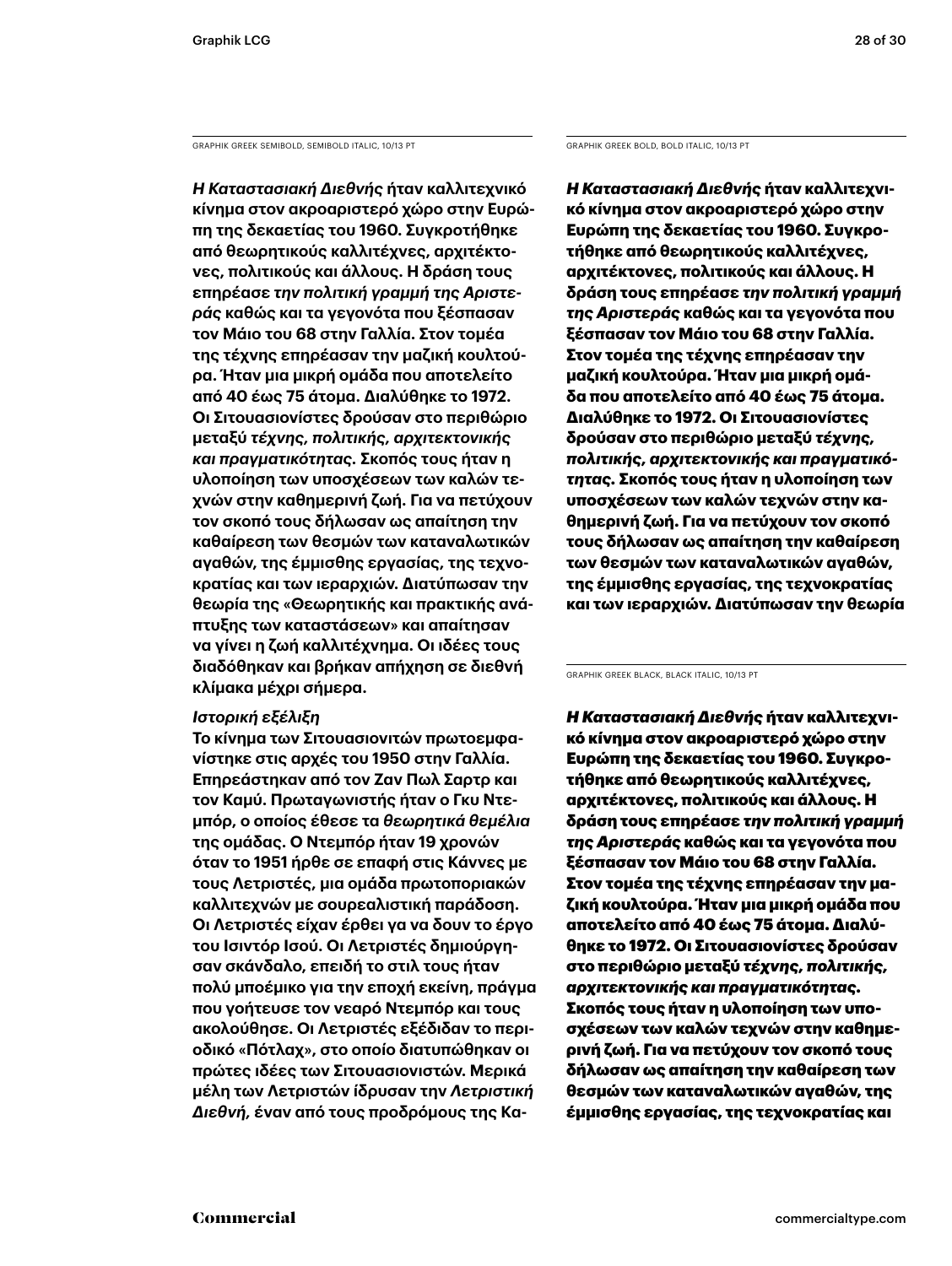GRAPHIK GREEK REGULAR, REGULAR ITALIC, SEMIBOLD, 8/11 PT GRAPHIK GREEK MEDIUM, MEDIUM ITALIC, BOLD, 8/11 PT

**Η Καταστασιακή Διεθνής** ήταν καλλιτεχνικό κίνημα στον ακροαριστερό χώρο στην Ευρώπη της δεκαετίας του 1960. Συγκροτήθηκε από θεωρητικούς καλλιτέχνες, αρχιτέκτονες, πολιτικούς και άλλους. Η δράση τους επηρέασε *την πολιτική γραμμή της Αριστεράς* καθώς και τα γεγονότα που ξέσπασαν τον Μάιο του 68 στην Γαλλία. Στον τομέα της τέχνης επηρέασαν την μαζική κουλτούρα. Ήταν μια μικρή ομάδα που αποτελείτο από 40 έως 75 άτομα. Διαλύθηκε το 1972.

### **Εννοιολογικό σχέδιο**

Οι Σιτουασιονίστες δρούσαν στο περιθώριο μεταξύ *τέχνης, πολιτικής, αρχιτεκτονικής και πραγματικότητας.* Σκοπός τους ήταν η υλοποίηση των υποσχέσεων των καλών τεχνών στην καθημερινή ζωή. Για να πετύχουν τον σκοπό τους δήλωσαν ως απαίτηση την καθαίρεση των θεσμών των καταναλωτικών αγαθών, της έμμισθης εργασίας, της τεχνοκρατίας και των ιεραρχιών. Διατύπωσαν την θεωρία της «Θεωρητικής και πρακτικής ανάπτυξης των καταστάσεων» και απαίτησαν να γίνει η ζωή καλλιτέχνημα. Οι ιδέες τους διαδόθηκαν και βρήκαν απήχηση σε διεθνή κλίμακα μέχρι σήμερα.

### **Ιστορική εξέλιξη**

Το κίνημα των Σιτουασιονιτών πρωτοεμφανίστηκε στις αρχές του 1950 στην Γαλλία. Επηρεάστηκαν από τον Ζαν Πωλ Σαρτρ και τον Καμύ. Πρωταγωνιστής ήταν ο Γκυ Ντεμπόρ, ο οποίος έθεσε τα *θεωρητικά θεμέλια* της ομάδας. Ο Ντεμπόρ ήταν 19 χρονών όταν το 1951 ήρθε σε επαφή στις Κάννες με τους Λετριστές, μια ομάδα πρωτοποριακών καλλιτεχνών με σουρεαλιστική παράδοση. Οι Λετριστές είχαν έρθει γα να δουν το έργο του Ισιντόρ Ισού. Οι Λετριστές δημιούργησαν σκάνδαλο, επειδή το στιλ τους ήταν πολύ μποέμικο για την εποχή εκείνη, πράγμα που γοήτευσε τον νεαρό Ντεμπόρ και τους ακολούθησε. Οι Λετριστές εξέδιδαν το περιοδικό *Πότλαχ,* στο οποίο διατυπώθηκαν οι πρώτες ιδέες των Σιτουασιονιστών. Μερικά μέλη των Λετριστών ίδρυσαν την *Λετριστική Διεθνή,* έναν από τους προδρόμους της Καταστασιακής Διεθνούς. Με τα σκάνδαλα που προξενούσαν οι Λετριστές προκαλούσαν συχνά το ενδιαφέρον της κοινής γνώμης. Το Πάσχα του 1950 ένας Λετριστής γλύτωσε από το λιντσάρισμα όταν, μασκαρεμένος καλόγερος, κατάφερε να μπει στην *Μητρόπολη της Παναγίας των Παρισίων* και να ανακοινώσει την ώρα της θείας λειτουργίας ότι ο Θεός είναι νεκρός. Η Καταστασιακή Διεθνής ιδρύθηκε στις 28 Ιουλίου του 1957 στο Cosio d'Arroscia της Ιταλίας υπό την συγχώνευση τριών ομάδων, του «Κινήματος υπέρ του φανταστικού Μπαουχάους» που είχε ιδρύσει ο ζωγράφος Asger Jorn, της «Ψυχογεωγραφικής Εταιρείας του

**Η Καταστασιακή Διεθνής** ήταν καλλιτεχνικό κίνημα στον ακροαριστερό χώρο στην Ευρώπη της δεκαετίας του 1960. Συγκροτήθηκε από θεωρητικούς καλλιτέχνες, αρχιτέκτονες, πολιτικούς και άλλους. Η δράση τους επηρέασε *την πολιτική γραμμή της Αριστεράς* καθώς και τα γεγονότα που ξέσπασαν τον Μάιο του 68 στην Γαλλία. Στον τομέα της τέχνης επηρέασαν την μαζική κουλτούρα. Ήταν μια μικρή ομάδα που αποτελείτο από 40 έως 75 άτομα. Διαλύθηκε το 1972.

### **Εννοιολογικό σχέδιο**

Οι Σιτουασιονίστες δρούσαν στο περιθώριο μεταξύ *τέχνης, πολιτικής, αρχιτεκτονικής και πραγματικότητας.* Σκοπός τους ήταν η υλοποίηση των υποσχέσεων των καλών τεχνών στην καθημερινή ζωή. Για να πετύχουν τον σκοπό τους δήλωσαν ως απαίτηση την καθαίρεση των θεσμών των καταναλωτικών αγαθών, της έμμισθης εργασίας, της τεχνοκρατίας και των ιεραρχιών. Διατύπωσαν την θεωρία της «Θεωρητικής και πρακτικής ανάπτυξης των καταστάσεων» και απαίτησαν να γίνει η ζωή καλλιτέχνημα. Οι ιδέες τους διαδόθηκαν και βρήκαν απήχηση σε διεθνή κλίμακα μέχρι σήμερα.

### **Ιστορική εξέλιξη**

Το κίνημα των Σιτουασιονιτών πρωτοεμφανίστηκε στις αρχές του 1950 στην Γαλλία. Επηρεάστηκαν από τον Ζαν Πωλ Σαρτρ και τον Καμύ. Πρωταγωνιστής ήταν ο Γκυ Ντεμπόρ, ο οποίος έθεσε τα *θεωρητικά θεμέλια* της ομάδας. Ο Ντεμπόρ ήταν 19 χρονών όταν το 1951 ήρθε σε επαφή στις Κάννες με τους Λετριστές, μια ομάδα πρωτοποριακών καλλιτεχνών με σουρεαλιστική παράδοση. Οι Λετριστές είχαν έρθει γα να δουν το έργο του Ισιντόρ Ισού. Οι Λετριστές δημιούργησαν σκάνδαλο, επειδή το στιλ τους ήταν πολύ μποέμικο για την εποχή εκείνη, πράγμα που γοήτευσε τον νεαρό Ντεμπόρ και τους ακολούθησε. Οι Λετριστές εξέδιδαν το περιοδικό *Πότλαχ,* στο οποίο διατυπώθηκαν οι πρώτες ιδέες των Σιτουασιονιστών. Μερικά μέλη των Λετριστών ίδρυσαν την *Λετριστική Διεθνή,* έναν από τους προδρόμους της Καταστασιακής Διεθνούς. Με τα σκάνδαλα που προξενούσαν οι Λετριστές προκαλούσαν συχνά το ενδιαφέρον της κοινής γνώμης. Το Πάσχα του 1950 ένας Λετριστής γλύτωσε από το λιντσάρισμα όταν, μασκαρεμένος καλόγερος, κατάφερε να μπει στην *Μητρόπολη της Παναγίας των Παρισίων* και να ανακοινώσει την ώρα της θείας λειτουργίας ότι ο Θεός είναι νεκρός. Η Καταστασιακή Διεθνής ιδρύθηκε στις 28 Ιουλίου του 1957 στο Cosio d'Arroscia της Ιταλίας υπό την συγχώνευση τριών ομάδων, του «Κινήματος υπέρ του φανταστικού Μπαουχάους» που είχε ιδρύσει ο ζωγράφος Asger Jorn, της «Ψυχογεωγραφικής Εταιρείας του Λονδίνου» που είχε ιδρύσει